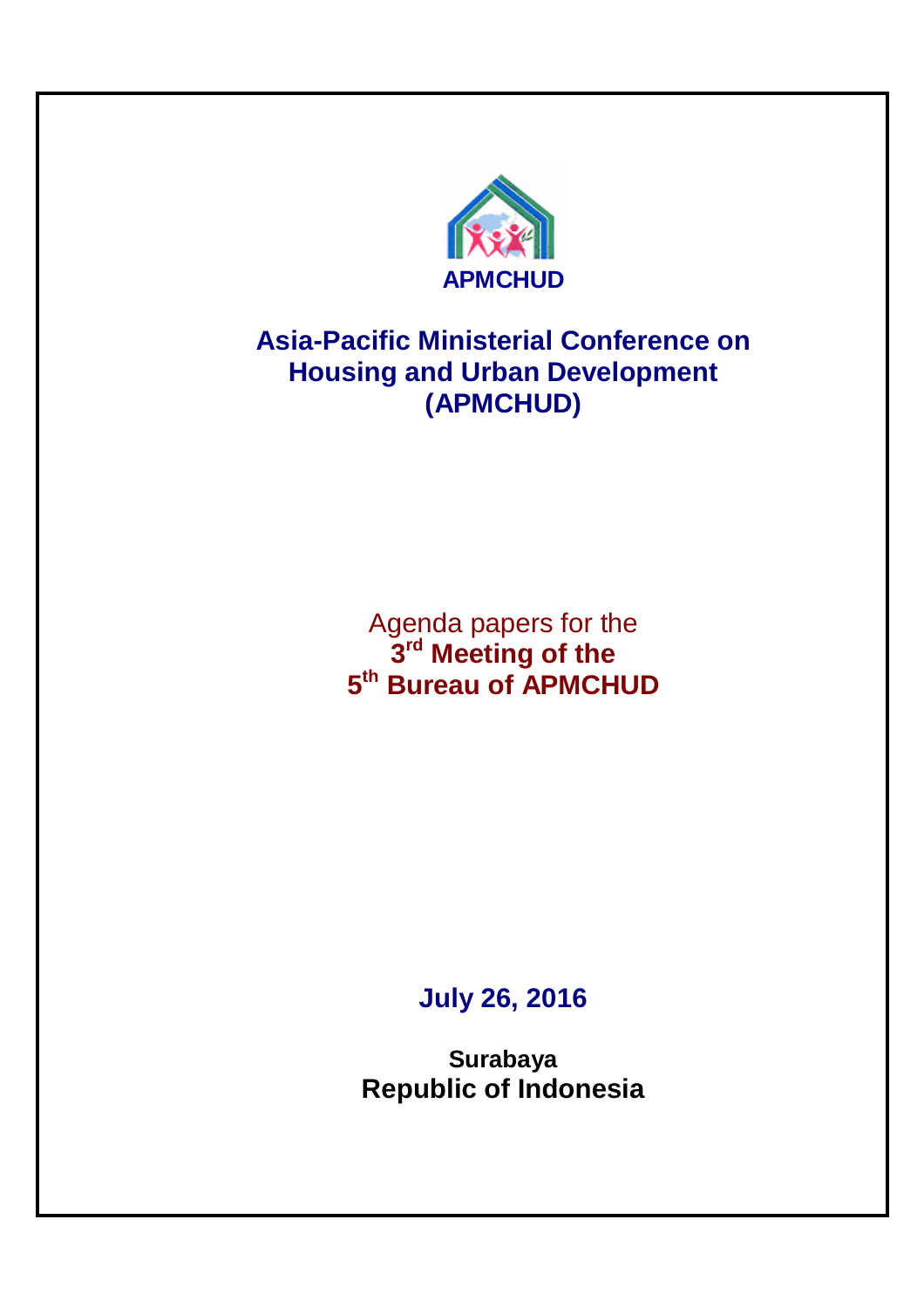# **Agenda for the 3rd Meeting of the 5th Bureau of the Asia Pacific Ministerial Conference on Housing and Urban Development (APMCHUD)**

|  | Date : July 26, 2016                    |
|--|-----------------------------------------|
|  | Venue : Surabaya, Republic of Indonesia |

|            | Initial Remarks by Hon'ble Members on the request of the<br><b>Chair</b>                                                                                                                                                                                             |  |
|------------|----------------------------------------------------------------------------------------------------------------------------------------------------------------------------------------------------------------------------------------------------------------------|--|
| Item No. 1 | Confirmation of the Minutes of the 2 <sup>nd</sup> Meeting of the 5 <sup>th</sup><br>Bureau of the Asia Pacific Ministerial Conference on<br>Housing and Urban Development (APMCHUD) held at<br>Tehran, Islamic Republic of Iran on 1 <sup>st</sup> December, 2015   |  |
| Item No. 2 | Action Taken subsequent to the 2 <sup>nd</sup> Meeting of the 5 <sup>th</sup><br>Bureau held on 1 December, 2015 at Tehran, Islamic<br><b>Republic of Iran</b>                                                                                                       |  |
| Item No. 3 | Activities of the Working Groups - Reports/Information by<br>the Lead Countries of the 5 Working Groups                                                                                                                                                              |  |
| Item No. 4 | Information about the already approved agenda item<br>relating to Organizational Issues - Resource base for<br><b>APMCHUD - Status and way forward</b>                                                                                                               |  |
| Item No. 5 | Information/Report by the Host country of 6 <sup>th</sup> APMCHUD -<br>Republic of India on preparations for the 6 <sup>th</sup> APMCHUD in<br>2016                                                                                                                  |  |
| Item No. 6 | Sharing of Information on Policies/Programmes/Innovative<br>approaches/best practices in the field of Housing and<br>Development including Conferences/Seminars<br>Urban<br>organized by the member countries of Asia Pacific Region<br>- in the web-site of APMCHUD |  |
| Item No. 7 | Any other item with the permission of the Chair.                                                                                                                                                                                                                     |  |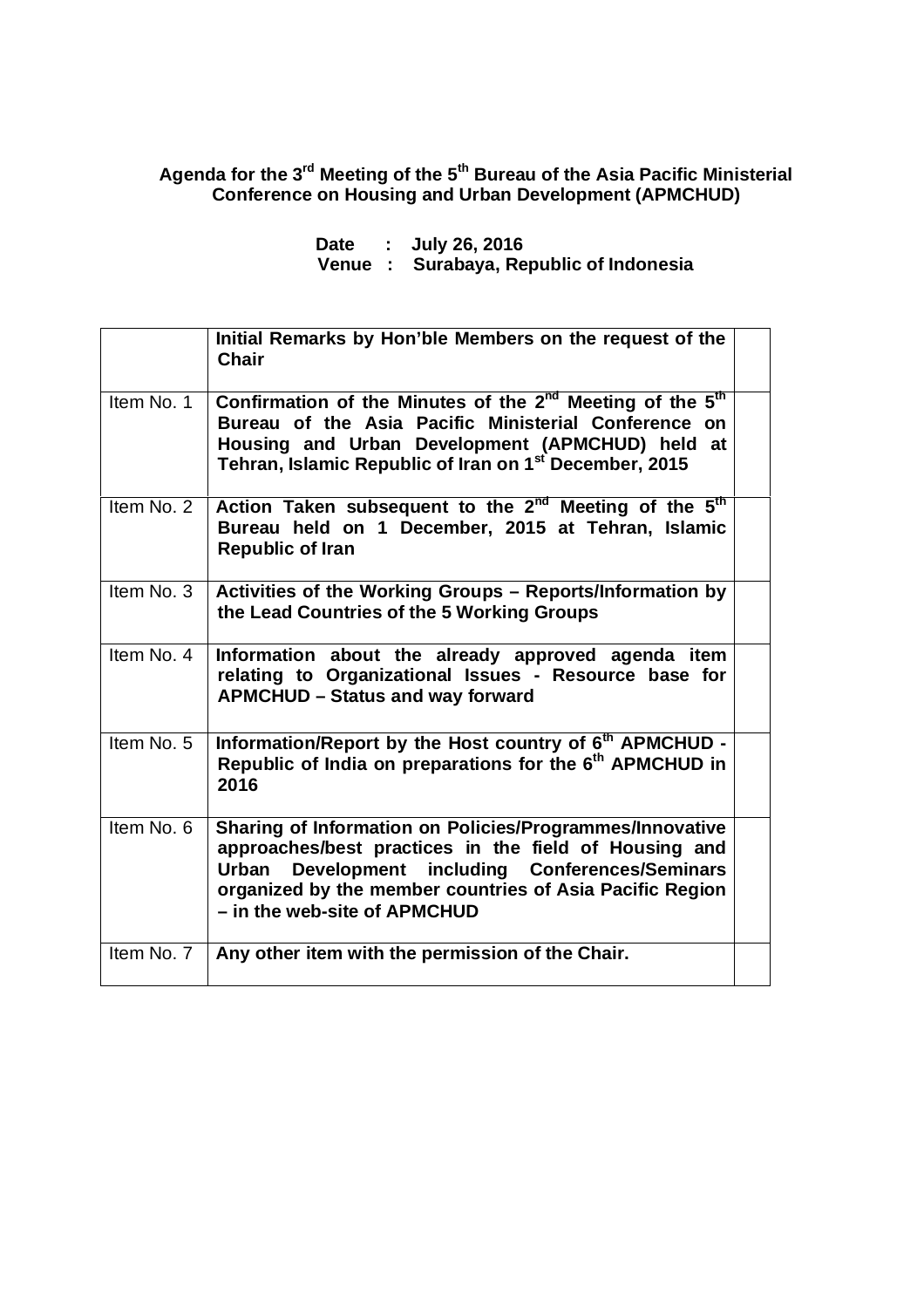# **Item No. 1 : Confirmation of the Minutes of the 2nd Meeting of the 5th Bureau of the Asia Pacific Ministerial Conference on Housing and Urban Development (APMCHUD) held at Tehran, Islamic Republic of Iran on 1 st December, 2015**

The  $2<sup>nd</sup>$  meeting of the  $5<sup>th</sup>$  Bureau of APMCHUD was held at Tehran, Islamic Republic of Iran on 1<sup>st</sup> December, 2015. A copy of the Minutes of the meeting was circulated to the Hon'ble Members of the Bureau and was posted on the website of APMCHUD as well. (www.apmchud.com)

A copy of the Minutes is placed at Annexure 'A'.

The Bureau may consider the Minutes for confirmation.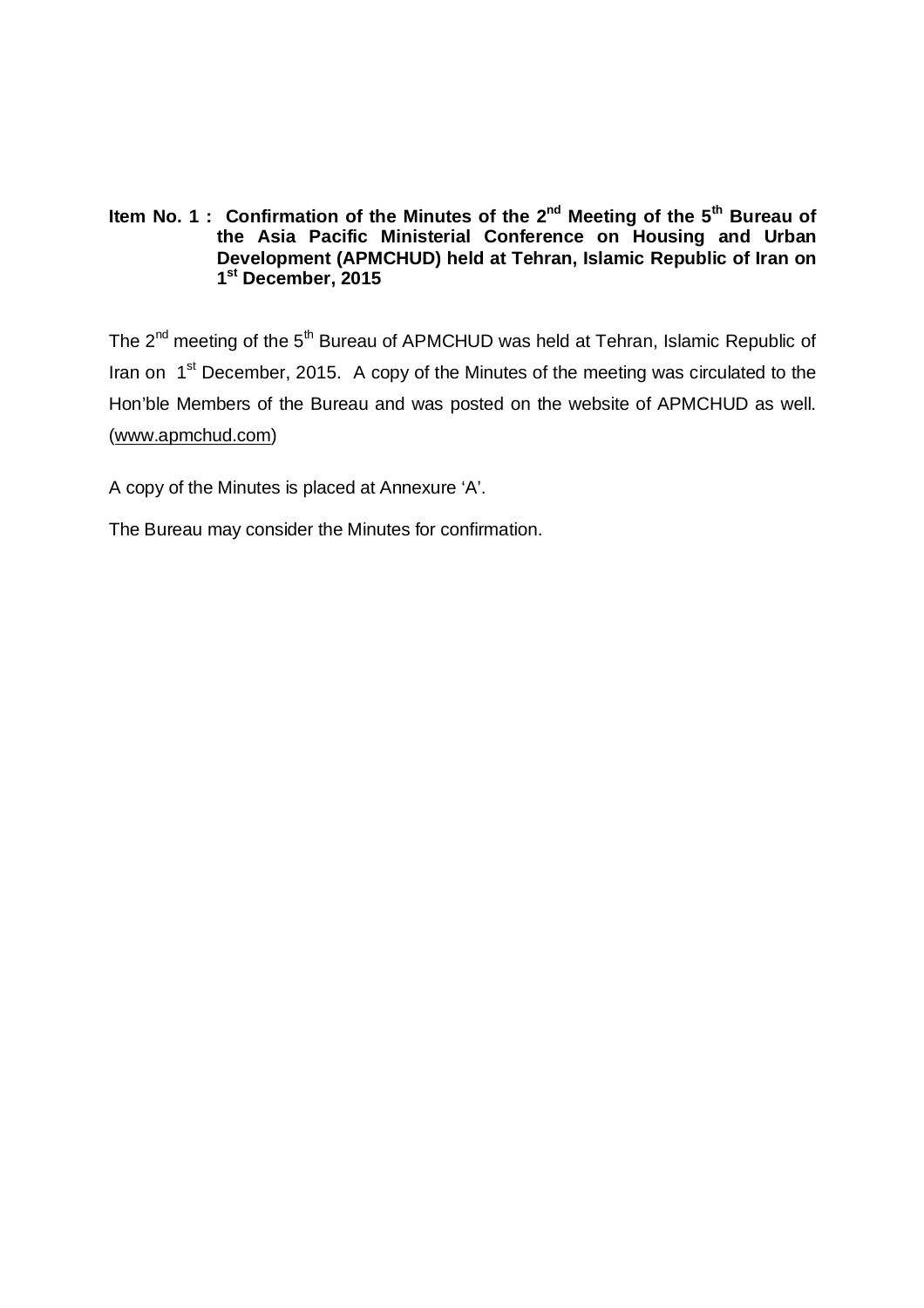# **Item No. 2 : Action Taken subsequent to the 2nd Meeting of the 5th Bureau held on 1st December, 2015 at Tehran, Islamic Republic of Iran - Report by the Chief Coordinator**

The various activities undertaken since the  $2^{nd}$  Meeting of the  $5^{th}$  Bureau held on 1<sup>st</sup> December, 2015 at Tehran, Islamic Republic of Iran are indicated below:-

| Item No. in the 2 <sup>nd</sup>                                                                                                                                                                             | Decision                                                                                                                                                                                                                                                                                                                                                                                                                                                                                 | <b>Action Taken</b>                                                                                                                                                                                                                                                                                                |
|-------------------------------------------------------------------------------------------------------------------------------------------------------------------------------------------------------------|------------------------------------------------------------------------------------------------------------------------------------------------------------------------------------------------------------------------------------------------------------------------------------------------------------------------------------------------------------------------------------------------------------------------------------------------------------------------------------------|--------------------------------------------------------------------------------------------------------------------------------------------------------------------------------------------------------------------------------------------------------------------------------------------------------------------|
| meeting of the Bureau                                                                                                                                                                                       |                                                                                                                                                                                                                                                                                                                                                                                                                                                                                          |                                                                                                                                                                                                                                                                                                                    |
| Item No. 4:<br><b>Information</b><br>about the<br>already<br>approved<br>agenda item relating to<br>Organizational Issues -<br><b>Resource</b><br>base<br>for<br><b>APMCHUD - Status and</b><br>way forward | Mr. Kim indicated that as<br>of now, indication has been<br>received on the decision of<br>the Republic of India<br>to<br>contribute a one-time amount<br>of USD 50,000 and annual<br>contribution of USD 10,000<br>for APMCHUD. No further<br>indication<br>in<br>regard<br>to<br>contribution from any other<br>member country has been<br>received so far. With this<br>position, it was requested that<br>the Bureau<br>may like<br>to<br>discuss the may forward in<br>this regard. | <b>Contribution from Republic</b><br><b>of</b><br>India<br>has<br>been<br>received.<br>communication<br>has<br>A<br>been sent by the Chief<br>Coordinator to all member<br>countries in this regard.<br>A separate item on the<br>subject is placed in<br>the<br>current<br><b>Bureau</b><br>for<br>consideration. |
|                                                                                                                                                                                                             | After deliberations it was<br>decided<br>that<br>the<br>Chief<br>Coordinator may write to all<br>member<br>the<br>countries<br>soliciting their cooperation in<br>regard to contribution to the<br>base<br>for<br>resource<br>APMCHUD.                                                                                                                                                                                                                                                   |                                                                                                                                                                                                                                                                                                                    |
| Item No. 6 :<br><b>Information/Report</b><br>by<br>the Host country of 6th<br><b>APMCHUD - Republic of</b><br>India on preparations for<br>the 6th APMCHUD<br>in<br>2016                                    | was<br>reported<br>it.<br>by<br>.<br>Republic of India that India<br>has begun the preliminary<br>preparations<br>for<br>the<br>Conference in 2016 to be<br>held in New Delhi.<br>It was<br>indicated that in view of the<br>Habitat<br>Ш<br>Conference<br>scheduled in October 2016,<br>the 6 <sup>th</sup> APMCHUD event may<br>be scheduled in the month of                                                                                                                           | A separate item on the<br>subject is placed in the<br>current Bureau meeting for<br>consideration.                                                                                                                                                                                                                 |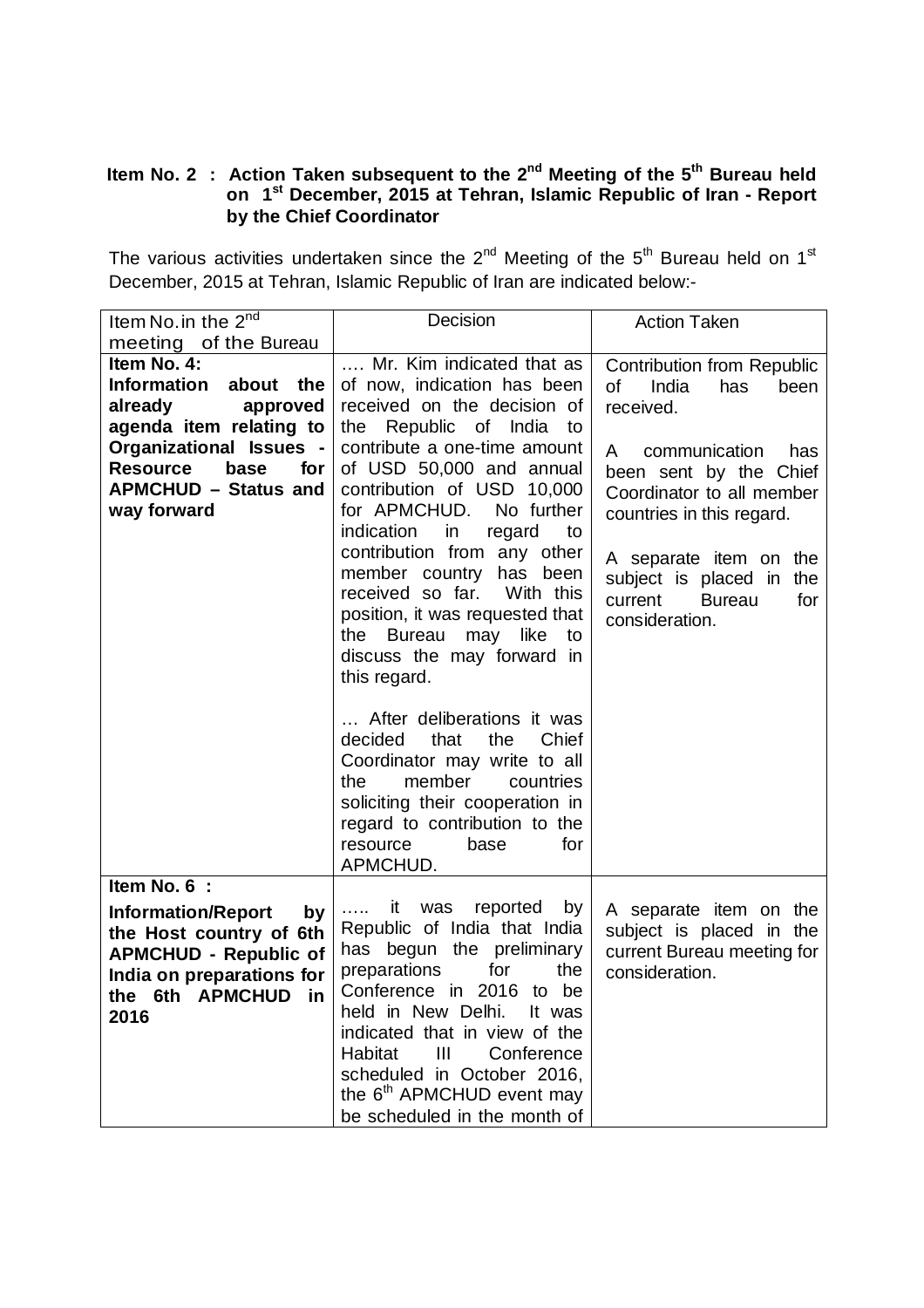|                                                                                                                                                                                                                                                                                         | December 2016.<br>lt.<br>was<br>further informed that India<br>would<br>share<br>detailed<br>information in the forthcoming<br>meeting of the Bureau in July<br>2016. It was also requested<br>that the Bureau<br>members<br>may provide any suggestion/<br>views<br>regard<br>in<br>to<br>the<br>6 <sup>th</sup><br>organization<br>of<br>the<br>Conference of APMCHUD.                                                                                                                   |                                                                                                                                                                                                                                                                                                                                    |
|-----------------------------------------------------------------------------------------------------------------------------------------------------------------------------------------------------------------------------------------------------------------------------------------|--------------------------------------------------------------------------------------------------------------------------------------------------------------------------------------------------------------------------------------------------------------------------------------------------------------------------------------------------------------------------------------------------------------------------------------------------------------------------------------------|------------------------------------------------------------------------------------------------------------------------------------------------------------------------------------------------------------------------------------------------------------------------------------------------------------------------------------|
| Item No. 7 :<br>Any other item with the<br>permission of the Chair<br>4 <sup>th</sup><br>the<br>1) Holding<br><b>of</b><br>5 <sup>th</sup><br>Meeting of<br>the<br><b>Bureau of APMCHUD</b><br><b>Ecuador</b><br>Quito,<br>in<br><b>Habitat</b><br>during<br>Ш<br>event in October 2016 | As part of this item, Republic<br>of Korea brought to the notice<br>of the Hon'ble Members that<br>the next meeting of the<br>Bureau i.e. $3rd$ meeting of the<br>Bureau has already been<br>graciously offered to<br>be<br>hosted by the Republic of<br>Indonesia in July 2016 along<br>with the PrepCom3 meeting<br>scheduled at Surabaya, and<br>that the Secretariat would<br>interact with the Republic of<br>Indonesia to firm up the<br>arrangements in this regard.                | The Secretariat interacted<br>with Republic of Indonesia<br>and the current meeting is<br>here.<br>being<br>held<br>The<br>Bureau may like to register<br>its appreciation for the<br>gracious help extended by<br>Republic of Indonesia for<br>holding this 3 <sup>rd</sup> meeting of<br>the 5 <sup>th</sup> Bureau in Surabaya. |
|                                                                                                                                                                                                                                                                                         | It was decided that the<br>APMCHUD Secretariat may<br>interact with the UN-HABITAT<br>Habitat-III<br>Secretariat<br>for<br>facilitating venue for holding<br>the $4^{\text{m}}$ Bureau meeting at<br>Quito, Ecuador during the<br>Habitat III event. It was<br>further decided that the UN-<br><b>HABITAT Regional Office for</b><br>Asia and the Pacific-Fukuoka<br>may also be approached to<br>extend all possible help to the<br>Secretariat of APMCHUD to<br>firm up the arrangement. | <b>The</b><br>secretariat<br>would<br>interact with UN-HABITAT<br>Habitat-III Secretariat as<br>well<br>UN-HABITAT<br>as<br>Regional Office for Asia<br>and the Pacific-Fukuoka<br>for facilitating venue for<br>holding the 4 <sup>th</sup> Bureau<br>meeting at Quito, Ecuador.                                                  |

The Bureau may kindly note.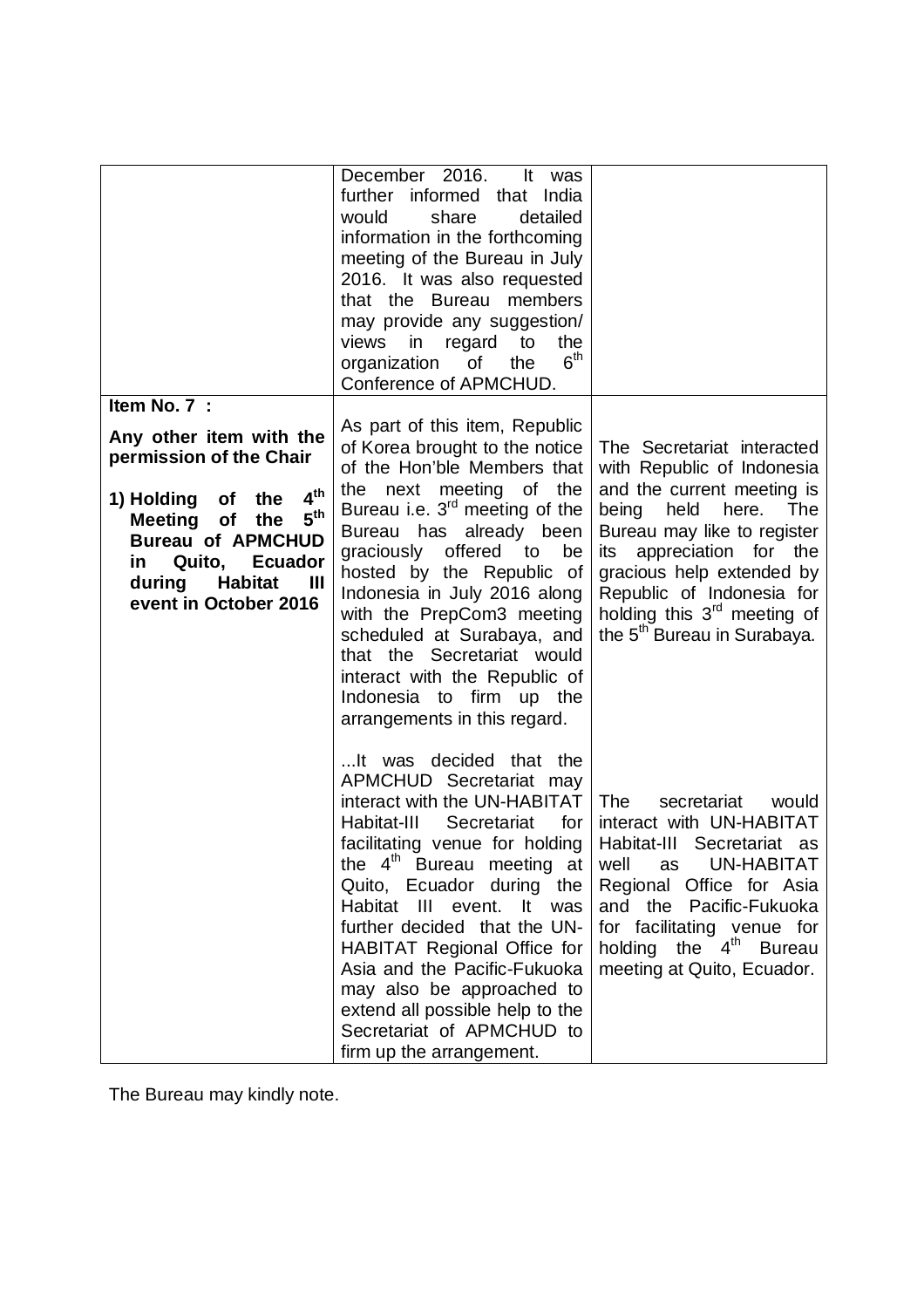# **Item No. 3: Activities of the Working Groups – reports/Information by the Lead Countries of the 5 working groups**

Currently, APMCHUD has 5 working groups on critical issues, which are led by member countries voluntarily. The details are as follows:

- WG 1: Urban and Rural Planning and management Republic of India
- WG 2: Upgrading of Slum and Informal Settlements Islamic Republic of Iran
- WG3: Delivery of Basic Services Democratic Socialist Republic of Sri Lanka and Republic of Maldives
- WG 4: Financing Sustainable Housing Republic of Korea
- WG 5: Urban Development with a focus on Natural and Climatic Change related Disasters – Republic of Indonesia

Various activities are being undertaken by these Working groups. The lead countries may like to share any information on their activities, either now or may like to inform/communicate to the Secretariat at a later date, which would be communicated to all the Hon'ble members.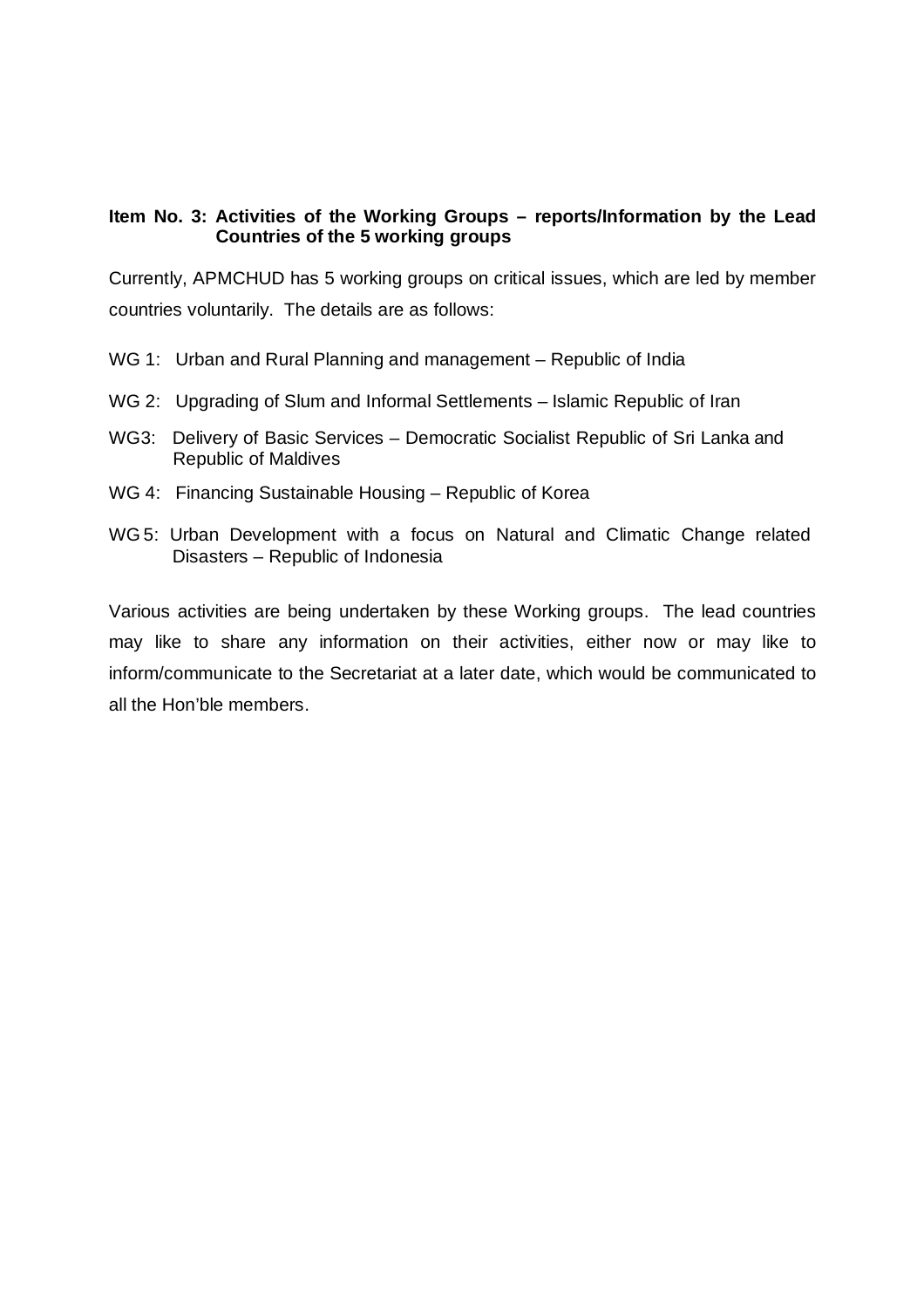# **Item No. 4: Information about the already approved agenda item relating to Organizational Issues - Resource base for APMCHUD – Status and way forward**

Strengthening the Secretariat of the APMCHUD to undertake manifold activities in line with the emerging requirements has been one of the concerns of APMCHUD. Towards the same, various methods were discussed consistently since inception. India being the host country for the Secretariat has been playing a major role in sustaining the initiative of APMCHUD ever since its inception which was duly acknowledged in APMCHUD Declarations.

The 4th Asia Pacific Ministerial Conference on Housing & Urban Development held at Hashemite Kingdom of Jordan on 10th December, 2012 adopted the following as part of the Amman Declaration:

"Agree in principle to contribute a sum of US\$10,000 per member state annually to the budget of APMCHUD. However, member states are encouraged to contribute higher amounts. For those countries who agree may start contributing to the budget of APMCHUD. However, this resolution will be discussed further in the next APMCHUD conference in the Republic of Korea in 2014"

The above was further considered in the  $5<sup>th</sup>$  Conference of APMCHUD at Seoul, Republic of Korea during 3-5 November, 2014. The Conference resolved "to reiterate commitment to APMCHUD to strengthen the APMCHUD Secretariat, while encouraging member nations to contribute in line with the Amman Declaration".

The Secretariat had received indication on the decision of the Republic of India to contribute a one-time amount of USD 50,000 and annual contribution of USD 10,000 for APMCHUD. This was reported to the Bureau in its  $2<sup>nd</sup>$  meeting held at Tehran on 1<sup>st</sup> December, 2015.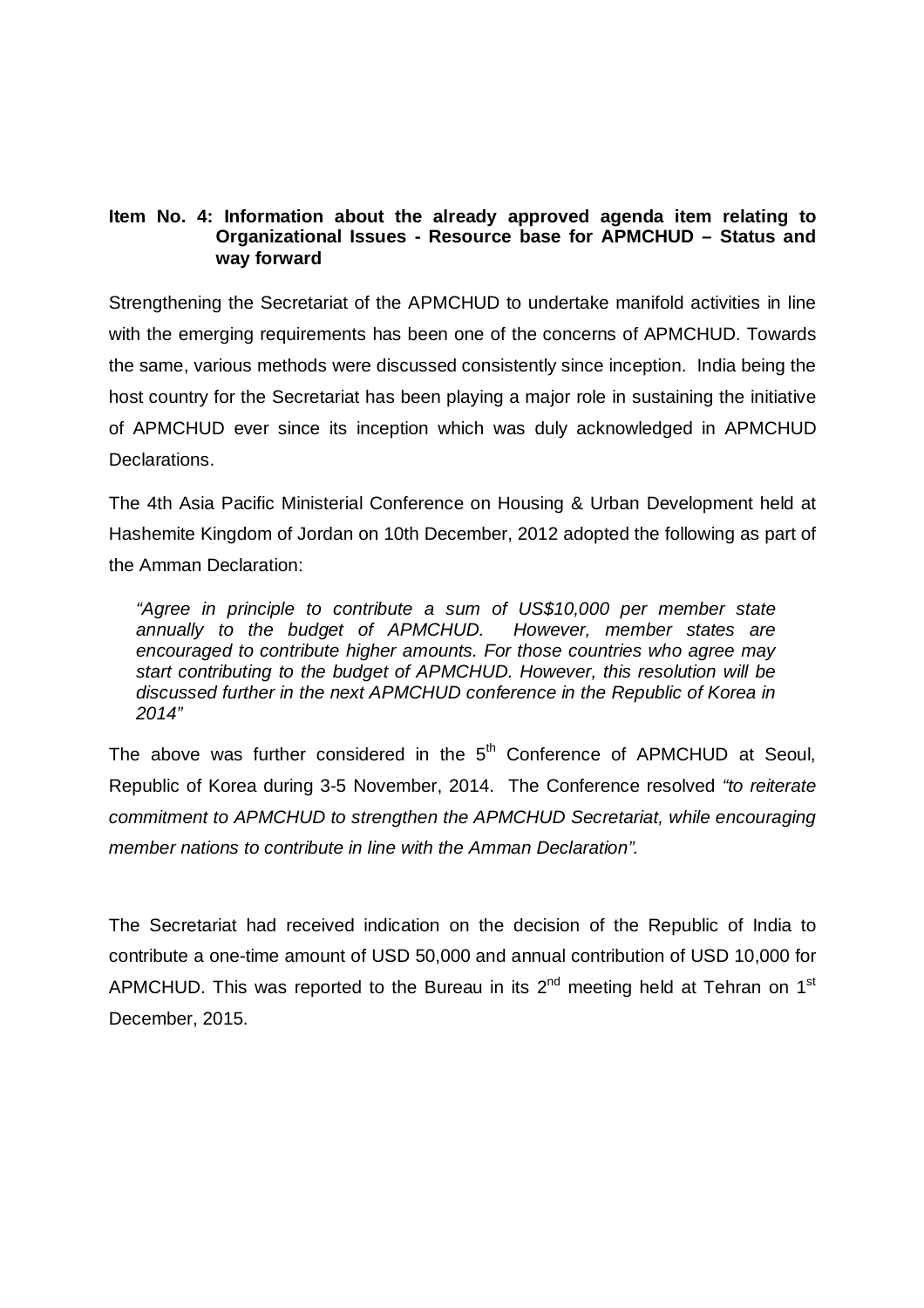The current status of receipt of contributions is as follows:

On 31<sup>st</sup> March, 2016, the Secretariat has received from the Republic of India, a total of US\$ 60,000, covering a one-time amount of USD 50,000 and annual contribution of USD 10,000 for APMCHUD. Immediately, an INR bank account in the State Bank of India, New Delhi has been opened and the fund are kept in the same, and simultaneously, a foreign currency (USD) account is also being opened in the same bank to facilitate receipt of funds from the member countries.

During the  $2^{nd}$  meeting of the  $3^{rd}$  Bureau held at Tehran it was decided that the Chief Coordinator may write to all the member countries soliciting their cooperation in regard to contribution to the resource base for APMCHUD. The Chief Coordinator has sent a communication to all member countries soliciting their cooperation in this regard.

The Secretariat has not received indications in regard to contribution from any other member countries so far. The Secretariat would continue to interact with the member countries in this regard. The position is placed for information of the Bureau, and the Bureau may like to discuss the way forward in this regard.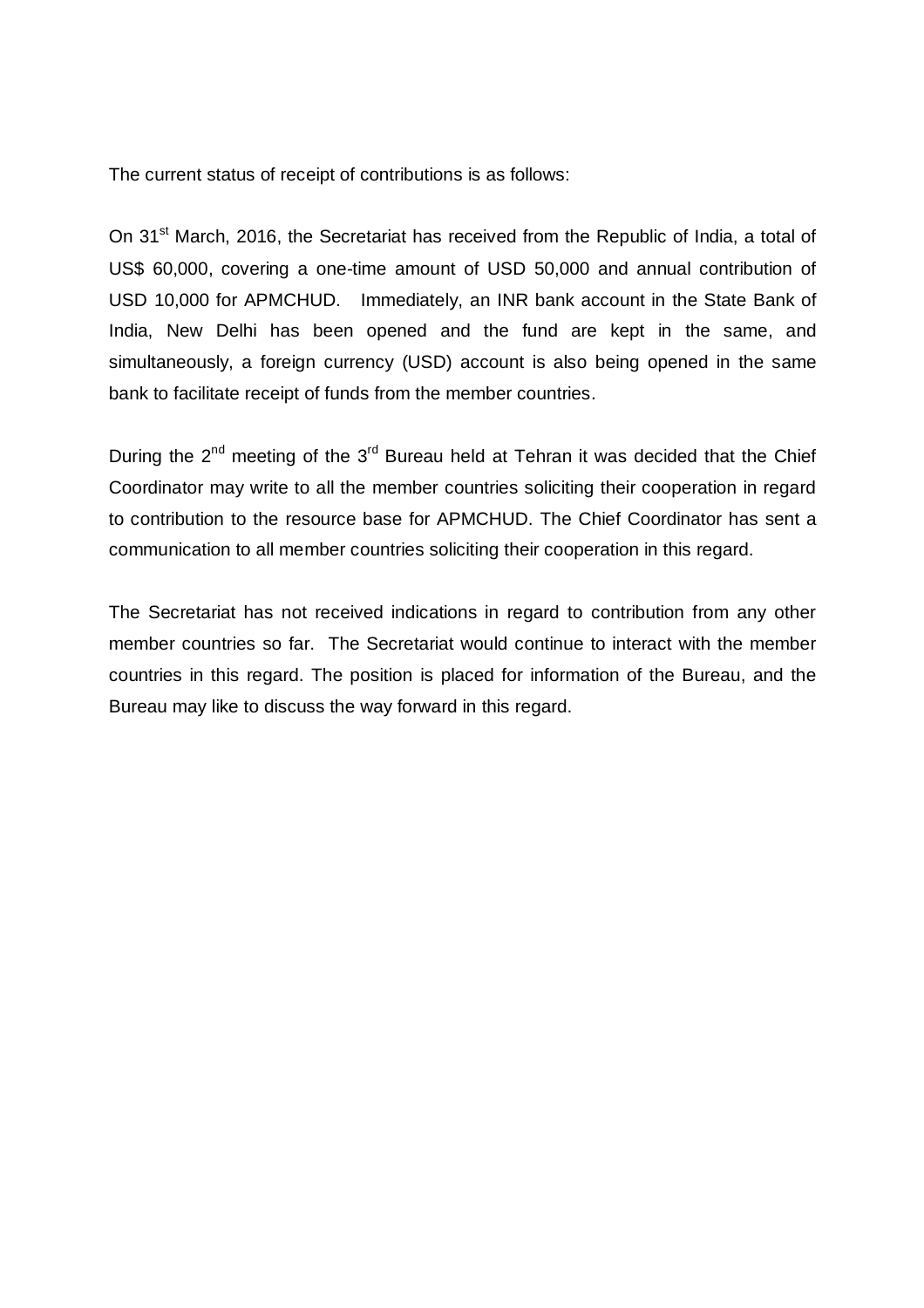# **Item No.5: Information/Report by the Host country of 6th APMCHUD - Republic of India on preparations for the 6th APMCHUD in 2016**

During the 5<sup>th</sup> Conference of APMCHUD held at Seoul, Republic of Korea, the Republic of India had graciously offered to host the 6<sup>th</sup> APMCHUD Conference in 2016, which was agreed by the Conference. The preparations are underway for the event by the Ministry of Housing and Urban Poverty Alleviation, Government of India.

The Asia Pacific region is experiencing a rapid urbanization process. The cities are expanding fast in their peripheries leading to a situation of un-organised and unplanned development in the peripheral areas. Further, the transport corridors attract activities allalong and thereby leading to linear spatial corridor developments radiating from the cities. Such development areas, being not within the city boundary, is administered and planned by alternate authorities. Towards ensuring sustainable development, it is necessary to develop the city and the periphery in an integrated manner. The principles of rural-urban continuum need to be applied for integrated development. Keeping in view the importance of the issue for the entire Asia Pacific region, Government of India has approved the focus of the conference to be `Policy responses to new forms of urbanization such as urbanization beyond municipal boundaries, urban corridors etc., and what kind of governance structure should be in place for these new urban forms". The theme essentially covers the emerging Urban Forms – Policy Responses and Governance Structure.

The Republic of India may like to further elaborate and share information on the preparations for the 6<sup>th</sup> APMCHUD in 2016 at this stage.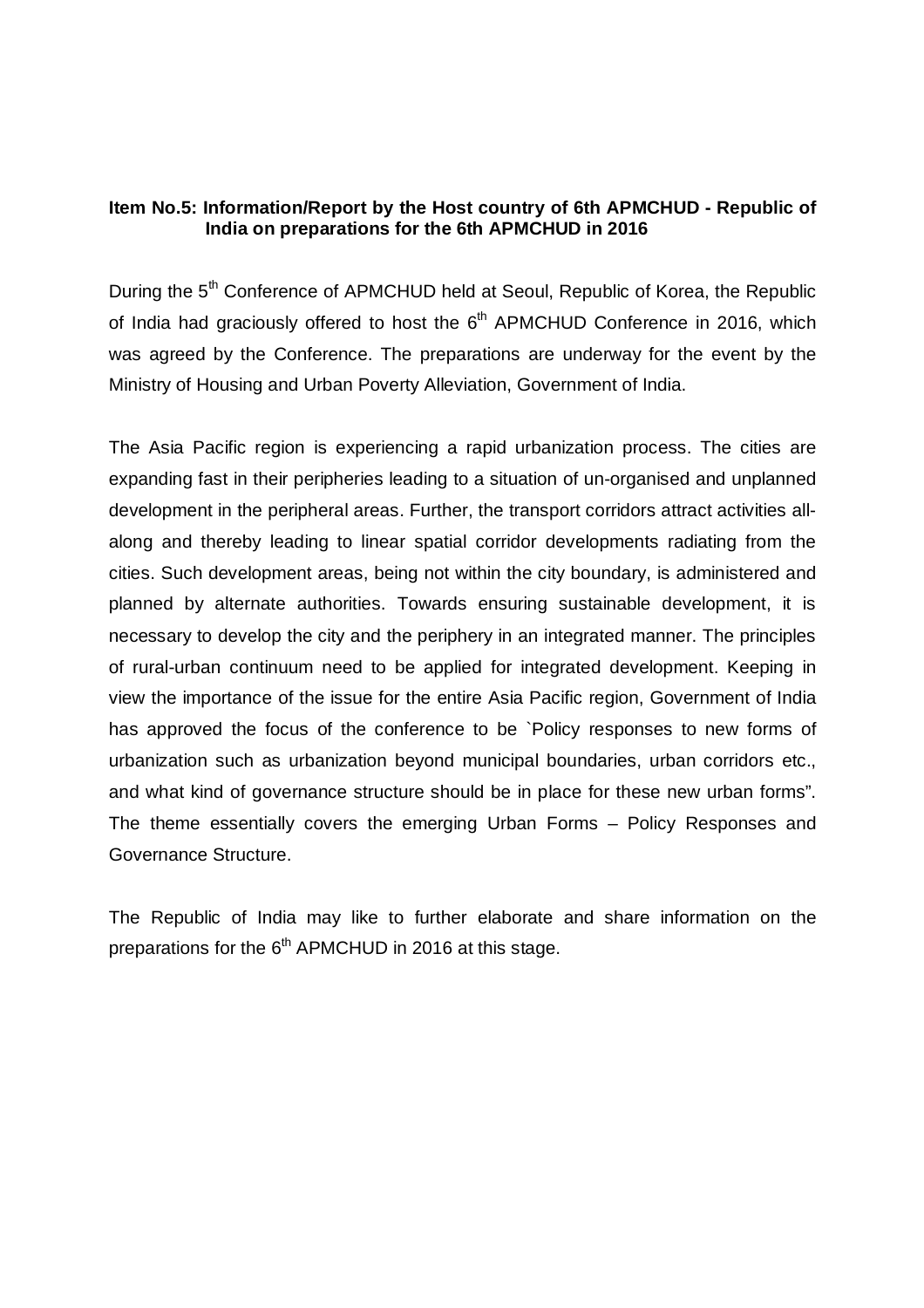## **Item No. 6: Sharing of Information on Policies/Programmes/Innovative approaches/best practices in the field of Housing and Urban Development including Conferences/Seminars organized by the member countries of Asia Pacific Region – in the web-site of APMCHUD**

The Secretariat of APMCHUD is operating a web-site (www.apmchud.com) which provides information on APMCHUD, various Conferences and Bureau meetings and also major forthcoming events of APMCHUD, UN-HABITAT etc in the habitat sector.

Towards making it more useful for the member countries, information on Policies/Programmes/Innovative approaches/best practices in the field of Housing and Urban Development including Conferences/Seminars organized by the member countries of Asia Pacific Region may be forwarded to the Secretariat, for posting on the web-site. The relevant web-site addresses may also be provided so that appropriate link could be incorporated in the APMCHUD web-pages. **A request was also made during the 2nd Meeting of the Bureau at Tehran** that it would be ideal if a nodal officer is nominated with whom the Secretariat may interact in this regard. The details could be forwarded to the Secretariat.

The Bureau may consider.

**Item No. 7 : Any other item with the permission of the Chair.**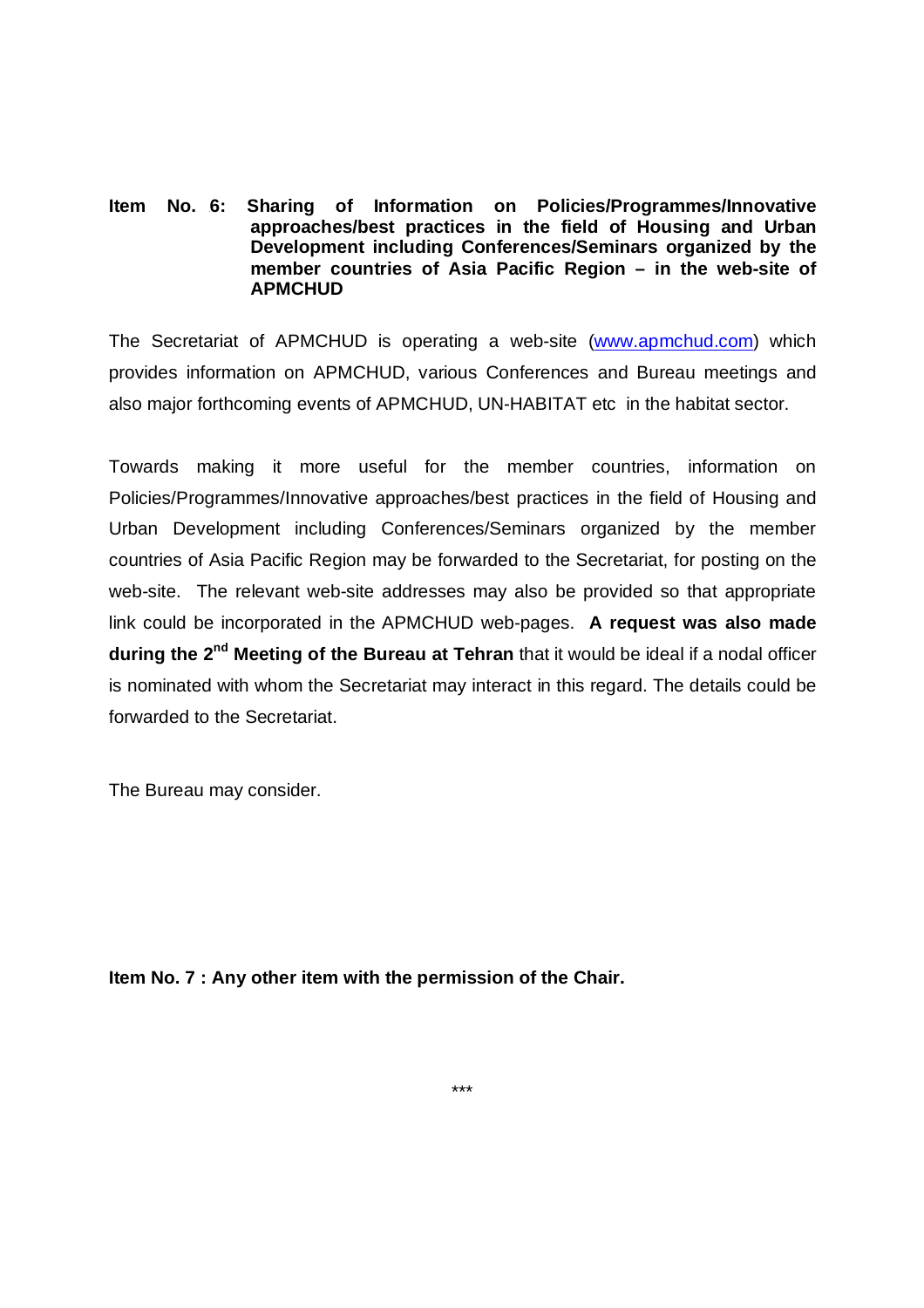**Annexure 'A'**

# **Minutes of the 2nd Meeting of the 5th Bureau of Asia Pacific Ministerial Conference on Housing and Urban Development (APMCHUD)**

## **Date: December 1, 2015 (5.00 PM to 7.00 PM) Venue: Tehran, Islamic Republic of Iran**

The List of Participants is enclosed.

Welcoming the Hon'ble members and distinguished members of the delegations and the representatives of UN Habitat for the  $2^{nd}$  Meeting of the  $5^{th}$  Bureau of APMCHUD, the Chief Coordinator Mr. Rajiv Ranjan Mishra conveyed his special thanks to the Islamic Republic of Iran for facilitating conduct of this meeting. The Chief Coordinator mentioned that indications have been received that Democratic Socialist Republic of Sri Lanka, Republic of Maldives and Independent State of Samoa are not able to participate in the meeting due to extreme exigencies, and have conveyed their best wishes for the success of the meeting.

**H.E Mr. Kim Jaejeong, Hon'ble Deputy Vice Minister for Housing Policy, Ministry of Land, Infrastructure and Transport (MoLIT), Republic of Korea** welcomed the Hon'ble members of the Bureau and all the delegates to the  $2<sup>nd</sup>$  meeting of the 5th Bureau of APMCHUD. The Hon'ble Deputy Vice Minister indicated that H.E Dr. Kang Ho-In, Hon'ble Minister of MoLIT could not attend this meeting due to extreme exigencies in the National Assembly since his recent inauguration as a Minister, and conveyed His Excellency's best wishes, for the successful conduct of the event. H.E Mr. Kim Jaejeong conveyed his appreciation and thanks to the Islamic Republic of Iran for facilitating this meeting and to the Permanent Secretariat for appropriate coordination.

**H.E Mr. Kim Jaejeong** indicated that this 2<sup>nd</sup> meeting is all the more meaningful since it is held in conjunction with the  $3<sup>rd</sup>$  meeting of the Regional Slum Upgrading Working Group led by the Islamic Republic of Iran and also in continuation of the Preparatory Committee for Habitat III for the Asia Pacific region recently held in Indonesia. Expressing satisfaction that APMCHUD, as a collective vision of the Asia Pacific countries, has indeed moved ahead, since 2006 with its first meeting in New Delhi, he indicated that the collective efforts of the countries in the Asia Pacific region in New Delhi, Tehran, Solo, Amman and Seoul have enabled us to evolve a vision for sustainable development of human settlements in the Asia Pacific Region. H.E Mr. Kim Jaejeong underscored that identifying focus areas and voluntary leading by member countries in the fields of planning, slum up-gradation, basic services, financing, and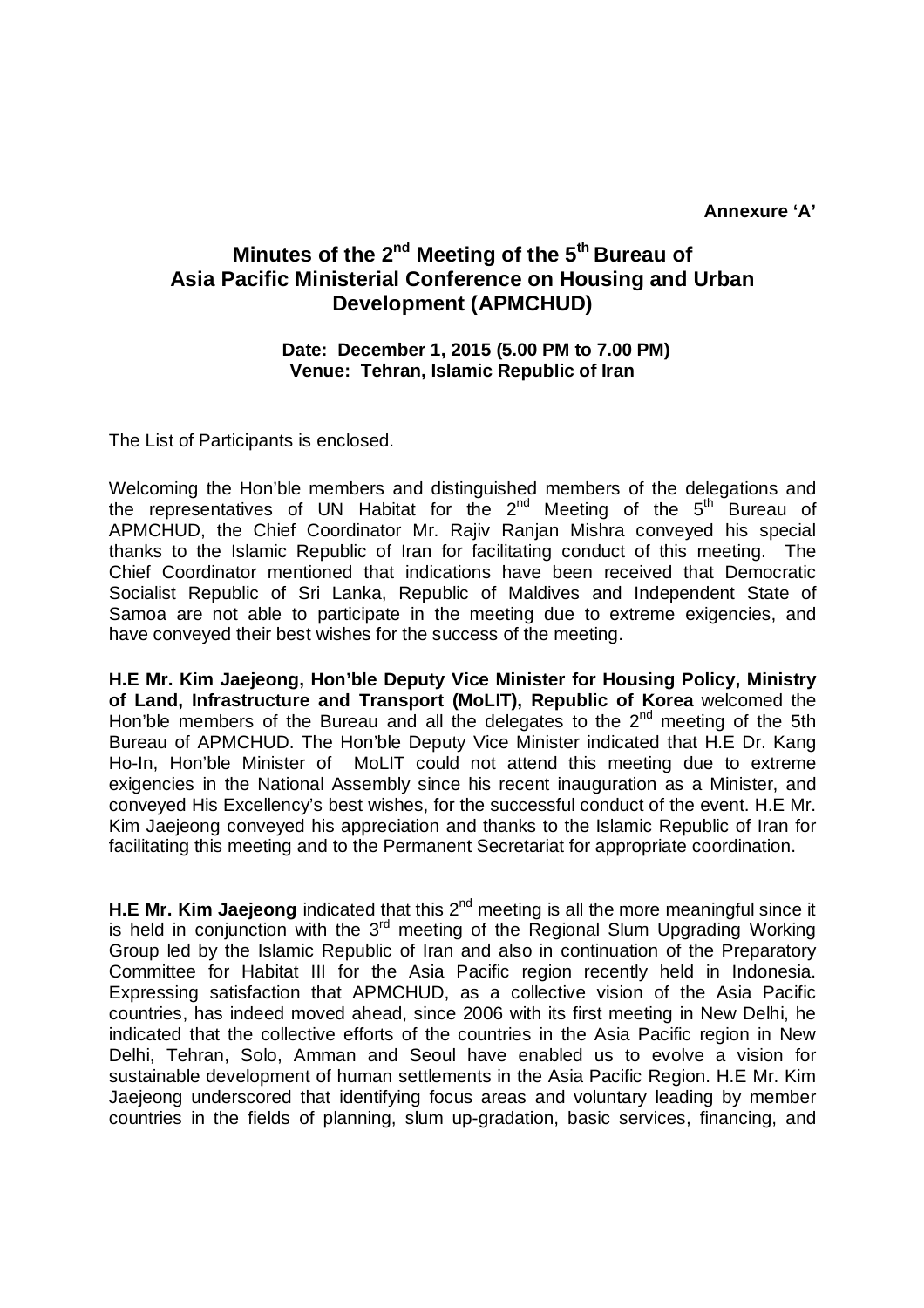disaster mitigation aspects, have been a significant initiative to synchronise our efforts, towards core areas for achieving tangible results. H.E Mr. Kim Jaejeong thanked Republic of India, Islamic Republic of Iran, Republic of Indonesia, Republic of Maldives, Peoples Socialist Republic of Sri Lanka, in addition to Republic of Korea for taking the Lead role and contributing significantly in our effort towards evolving strategies for sustainable development of human settlements. He also pointed out that the efforts of APMCHUD have progressed well in a defined and successful path due to the guidance, support and help being extended by UN-Habitat in all the endeavours, and conveyed special thanks to the UN-Habitat for its continued support on behalf of the Bureau members. H.E Mr. Kim Jaejeong also conveyed special thanks to the Republic of India for hosting the Permanent Secretariat of APMCHUD, which has been coordinating various activities and the Bureau meetings in an excellent manner, particularly as the events are to be organised in other locations. H.E Mr. Kim Jaejeong congratulated UN-HABITAT and the Republic of Indonesia for successfully organising the HABITAT-III Asia Pacific Regional Meeting in October 2015, and the Islamic Republic of Iran for the successful conduct of the 3rd Regional Slum Upgrading working group during 29th November to 1st December 2015.

Terming it a successful journey so far, H.E Mr. Kim Jaejeong indicated that APMCHUD need to move faster and further ahead to achieve new heights of collaboration, and highlighted the issues of strengthening the Secretariat, identifying opportunities for experience sharing, information exchange & areas of collaboration in the fields of housing and urban development and more intense utilisation of the web-site of APMCHUD through which we can display and share our best practices, as that need focus and attention.

H.E Mr. Kim Jaejeong requested the Hon'ble members to provide their initial remarks before the agenda items are taken up in sequence.

**H.E Dr. Mohammad Saeid Izadi, Hon'ble Deputy Minister and Managing Director, Urban Development and Revitalisation Organization, Islamic Republic of Iran**  welcomed the Hon'ble members to Iran on behalf of H.E Dr.Abbas Ahmad Akhoundi, Hon'ble Minister of Roads and Urban Development and on his personal behalf, and thanked the members for participating in the  $3<sup>rd</sup>$  meeting of the Regional Working group meeting held during  $29<sup>th</sup>$  November to 1<sup>st</sup> December 2015. The Hon'ble Minister thanked APMCHUD Bureau for providing the opportunity to host this meeting. Outlining various recent initiatives in Islamic Republic of Iran in the housing and urban development sector, the Hon'ble Minister specially highlighted the outcome of the working group meeting on slum up-gradation aspects. H.E Dr. Mohammad Saeid Izadi, Hon'ble Deputy Minister registered his appreciation for India for the support extended through the Secretariat for the successful conduct of the Regional Working group meeting on Slum Upgradation aspects, and for the UN-HABITAT for its support and major contribution in the technical sessions.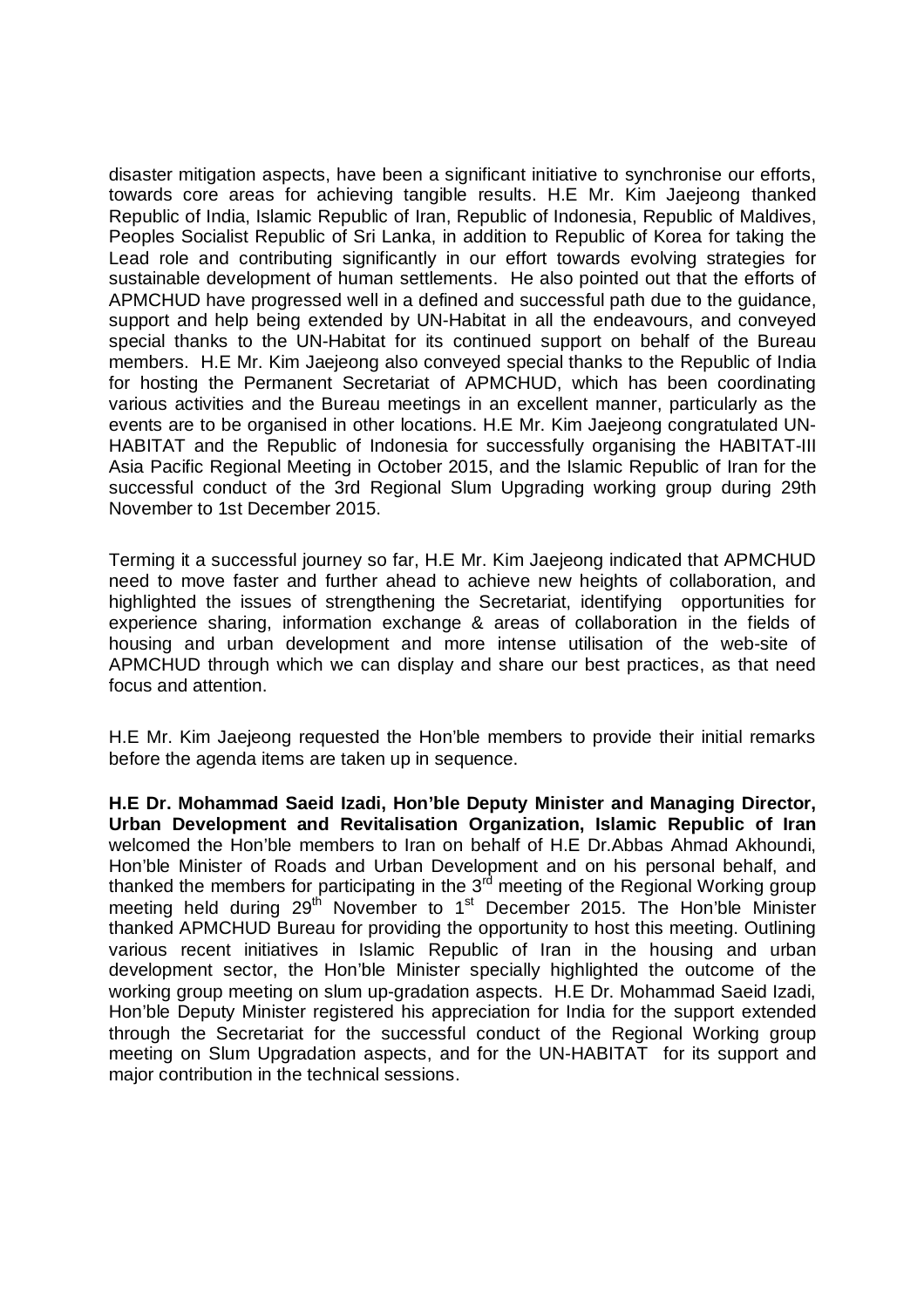**H.E Eng. Istabraq I. AL Shouk, Deputy Minister of Ministry of Construction and Housing and Municipalities and Public Works and Head of the National HABITAT Committee in Iraq** thanked the Chair on behalf of the Government of the Republic of Iraq, and His Excellency the Minister of Construction and Housing and Municipalities and Public Works of Iraq, Mr. Tariq AL-Kikhany and also the Islamic Republic of Iran for the hospitality extended to the delegation from Iraq. The Hon'ble Deputy Minister indicated that while Iraq appreciates efforts of the host countries and working groups emanating from the meetings of Asia-Pacific Ministerial Conference on Housing and Urban Development, the implementation of the terms of the Seoul Declaration and implementation Plan on November 5, 2014 and recommendations made by the working groups needs a stable and secure environment economically, socially and politically, and despite the challenges currently facing Iraq and the region and their impact on urban development, Iraq has been able to take the following actions: (i) Continuing in the reconstruction and the creation safe and sustainable cities and settlements, (ii) Seeking to implement a National Development Plan in Iraq for the years from 2013 to 2017, aimed to achieve equity in urban planning and spatial distribution of projects and infrastructure (iii) Iraqi government's program includes achieving principles of good governance and e-governance (iv) Seeking to use new techniques in the construction of cities and settlements to provide green sustainable and energy saving housing, (v) Iraq completes the National Report to participate in the Habitat III in 2016, and (vi) The Governing Council of the United Nations of Human Settlements Programme adopted the resolution made by Iraq at the beginning of this year on the formation of the National HABITAT Committees in the countries all over the world in order to apply the New Urban Agenda for the HABITAT III.

H.E Eng. Istabraq I. AL Shouk highlighted Iraq's need for continued support by APMCHUD conference in the face of the challenges of terrorism risks which has resulted in the growing number of displaced and internal displaced persons and the need to provide quick Emergency Housing.

Thanking the Islamic Republic of Iran for hosting the meeting and the warm hospitality extended to the delegations **H.E Mohammad Salem Al-Junaidi Faris, Director General of Public Works and Housing, Hashemite Kingdom of Jordan** indicated that Jordan is faced with a severe housing problem associated with the influx of migrant population from neighbouring countries in view of the disturbed conditions prevalent there. Dealing with this humane problem is a major issue and this specially highlights the need for appropriate strategies to deal with such emergent situations. Highlighting various initiatives taken by the Hashemite Kingdom of Jordan in the housing and urban development sector, H.E Mohammad Salem Al-Junaidi Faris indicated that a National Resilience Plan to meet the emerging conditions is being adopted. It was further highlighted that the Housing and Urban Development Corporation is implementing many schemes focussed on affordable housing for the lower and middle income households. The National Housing Strategy is being revised to remove any hindrances in this regard. Expressing happiness on the progress of various initiatives by the APMCHUD, he opined that the APMCHUD offers an excellent opportunity for the member countries to share their experiences and learn from the best practices adopted elsewhere.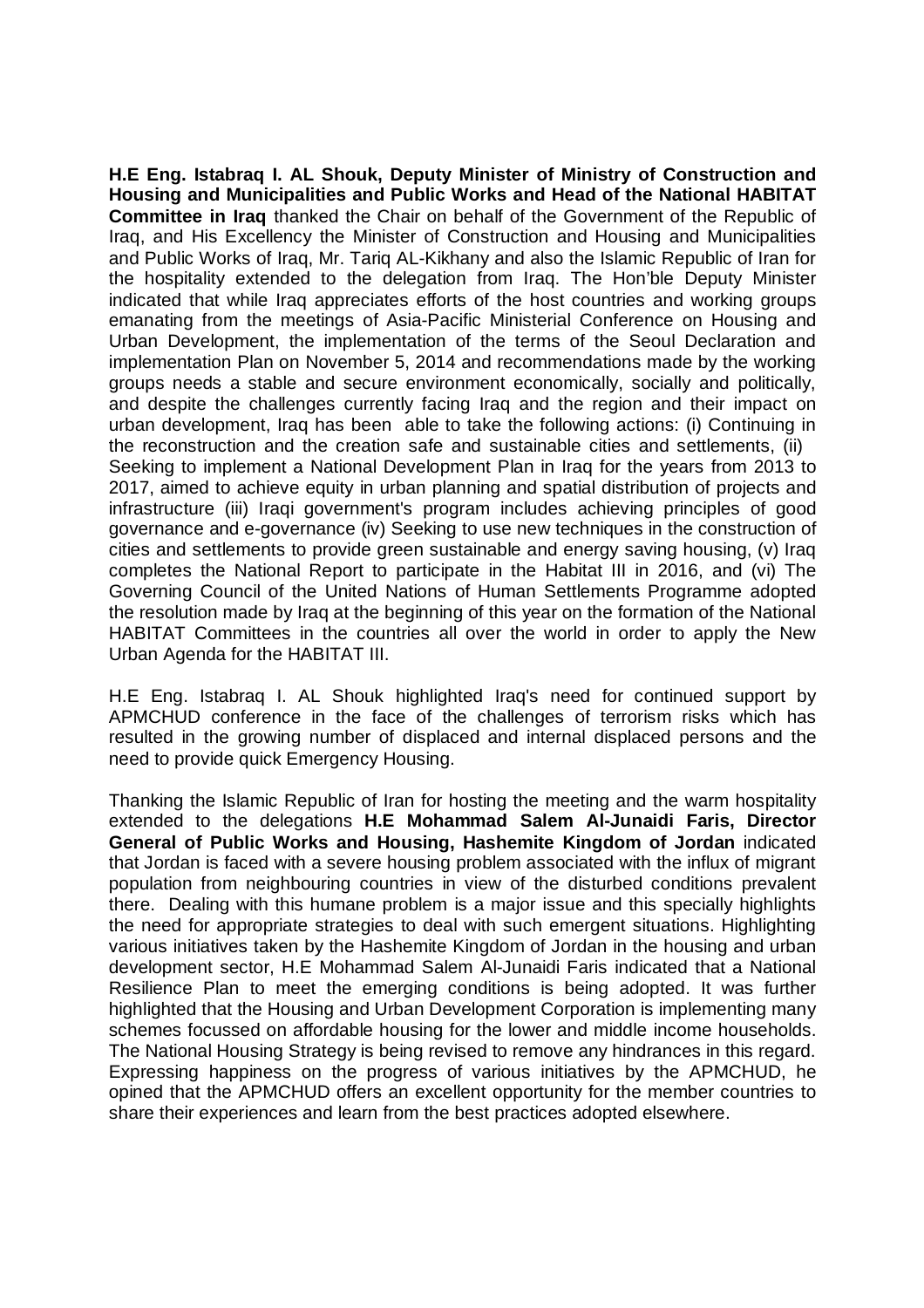**H.E Mr. Saurabh Kumar, Ambassador of India to Islamic Republic of Iran** thanked the Chair and indicated that **H.E Mr. Venkaiah Naidu, Hon'ble Minister of Housing and Urban Poverty Alleviation, Urban Development & Parliamentary Affairs, Republic of India** could not personally join the meeting in view of official exigencies and conveys his best wishes for the success of the meeting. H.E Mr. Saurabh Kumar shared the message of the Hon'ble Minister with the Hon'ble members of the Bureau. In his message, the Hon'ble Minister had conveyed his thanks the Islamic Republic of Iran for hosting this event, and the UN-HABITAT for its continued support and guidance in the affairs of APMCHUD. Conveying his happiness on the progress of APMCHUD as a vibrant collaborative mechanism in the field of housing and urban development since its inception in December 2006 in New Delhi, the Hon'ble Minister opined that the progress has been significant. With the Delhi Declaration outlining a framework for sustainable urbanisation in the Asia Pacific Region, the Tehran Declaration of APMCHUD in 2008, the Solo Declaration of 2010, the Amman Declaration of 2012 and the Seoul Declaration of 2014 have enabled the Asia Pacific Countries to evolve a collective vision to move ahead, by sharing the concerns and addressing them through exchange of information and experiences in the field of housing and urban development.

Conveying the gratitude of Republic of India to APMCHUD for agreeing to India's request to lead the Working Group on `Urban and Rural Planning and Management', the message outlined various activities undertaken as part of the same which included a meeting of this Working Group in New Delhi on 16-17th August, 2012 and also conducting of a study tour for the Asia Pacific member country delegations during 5-9th April, 2013 for covering projects of slum improvement, social housing, sanitation, basic infrastructure facilities and new town development initiatives. While conveying India's appreciation and gratitude to the countries which participated in the study tour, H.E Mr. Venkaiah Naidu, Hon'ble Minister of Housing and Urban Poverty Alleviation, Urban Development & Parliamentary Affairs, Republic of India assured that India would be happy to share its experiments and experiences in promoting sustainable development of human settlements with the countries of the region, through more such initiatives. The message further indicated that housing being the basic necessity for the people, the Government of India has been according key importance for enabling access to housing for all its citizens. India has been assessed to have a housing deficit of about 18.78 million housing units in urban areas, and more than 95% of the same pertain to economically weaker sections and low income groups of the society. In this scenario, the Government of India has launched a comprehensive `Housing for All' Mission focussing upon urban poor. Highlighting that already, the Indian urban system contributes significantly to its Gross Domestic Product, in the context of sustaining and increasing its contribution, India has launched special programmes for development of 100 `smart cities', in addition to development of rejuvenation and transformation of 500 cities with adequate strengthening of infrastructure facilities. Special attention is being given for improving health and sanitation in the urban areas with the launch of Clean India Mission. A special focus is being accorded on cities of heritage for revitalisation and integrated infrastructure development. Improving the skill base of the urban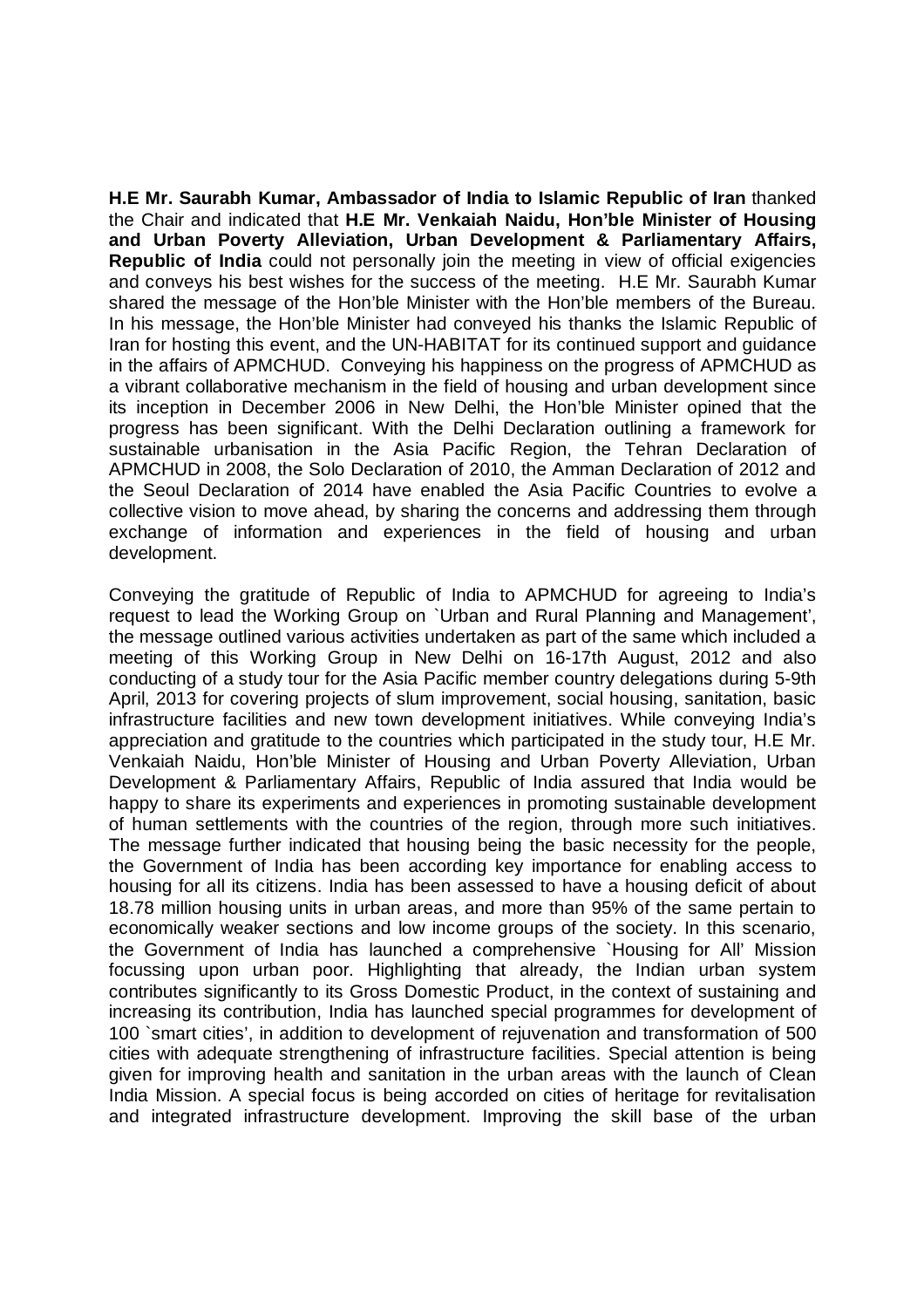populous to gain a prosperous livelihood and beneficially contribute to the urban economy is another focus area being addressed through a programme of national urban Livelihood Mission. Separately, a legislative initiative is in the process for regulating the real estate industry to improve transparency and accountability and in addition, a policy framework is being evolved for encouraging rental housing to part ameliorate the housing situation in the country. With people centric approach, inclusive and integrated planned development, citizen participation, financial empowerment and improved governance form the core of the development strategy for the urban settlements.

Thanking the Chair for the opportunity, **Ms. Lr.Rina Agustin Indriani, Secretary of the Directorate General of Human Settlements, Ministry of Public Works and Housing, Republic of Indonesia** indicated that Indonesia hosted the Habitat III Asia Pacific Regional meeting in October 2015 which was a success with the participation of a large number of delegations. Preceding the same, the Asia Pacific Urban Forum was also held in the same venue. Conveying gratitude for the support extended, Ms. Lr.Rina Agustin Indriani invited the member countries for the PrepCom3 scheduled to be held in July 2016 in Surabaya and also for the  $3<sup>rd</sup>$  meeting of the  $5<sup>th</sup>$  Bureau of APMCHUD which would be held in conjunction with the same.

**Dr. Hettiarachchige Earnest Angelo Laxman Perera, UN-HABITAT Regional Office for Asia and the Pacific – Fukuoka** thanked the Chair for the invitation extended to participate in the  $2^{nd}$  meeting of the  $5^{th}$  Bureau of APMCHUD. He indicated that UN-Habitat would be happy to provide any support needed for the APMCHUD for furthering collaboration among the Asia Pacific countries in the field of housing and urban development. Registering the appreciation of UN-HABITAT for the various efforts of APMCHUD for evolving a collective vision for sustainable urbanization in the Asia Pacific region, Dr. Laxman Perera felt that such collaborative efforts and sharing and learning would help in a substantial mutual benefit to all the member countries.

With the above initial remarks, the agenda items were taken up in sequence.

# **Item No. 1 : Confirmation of the Minutes of the 1st Meeting of the 5th Bureau of the Asia Pacific Ministerial Conference on Housing and Urban Development (APMCHUD) held at Nairobi, Kenya on 16th April, 2015**

The Chief Coordinator indicated that the  $1<sup>st</sup>$  meeting of the  $5<sup>th</sup>$  Bureau of APMCHUD was held at Nairobi, Kenya on 16<sup>th</sup> April, 2015, and a copy of the minutes of the meeting was circulated to the Hon'ble Members of the Bureau and was also posted on the website of APMCHUD (www.apmchud.com). In addition, a copy of the Minutes has been incorporated in the agenda as well.

The Bureau confirmed the Minutes.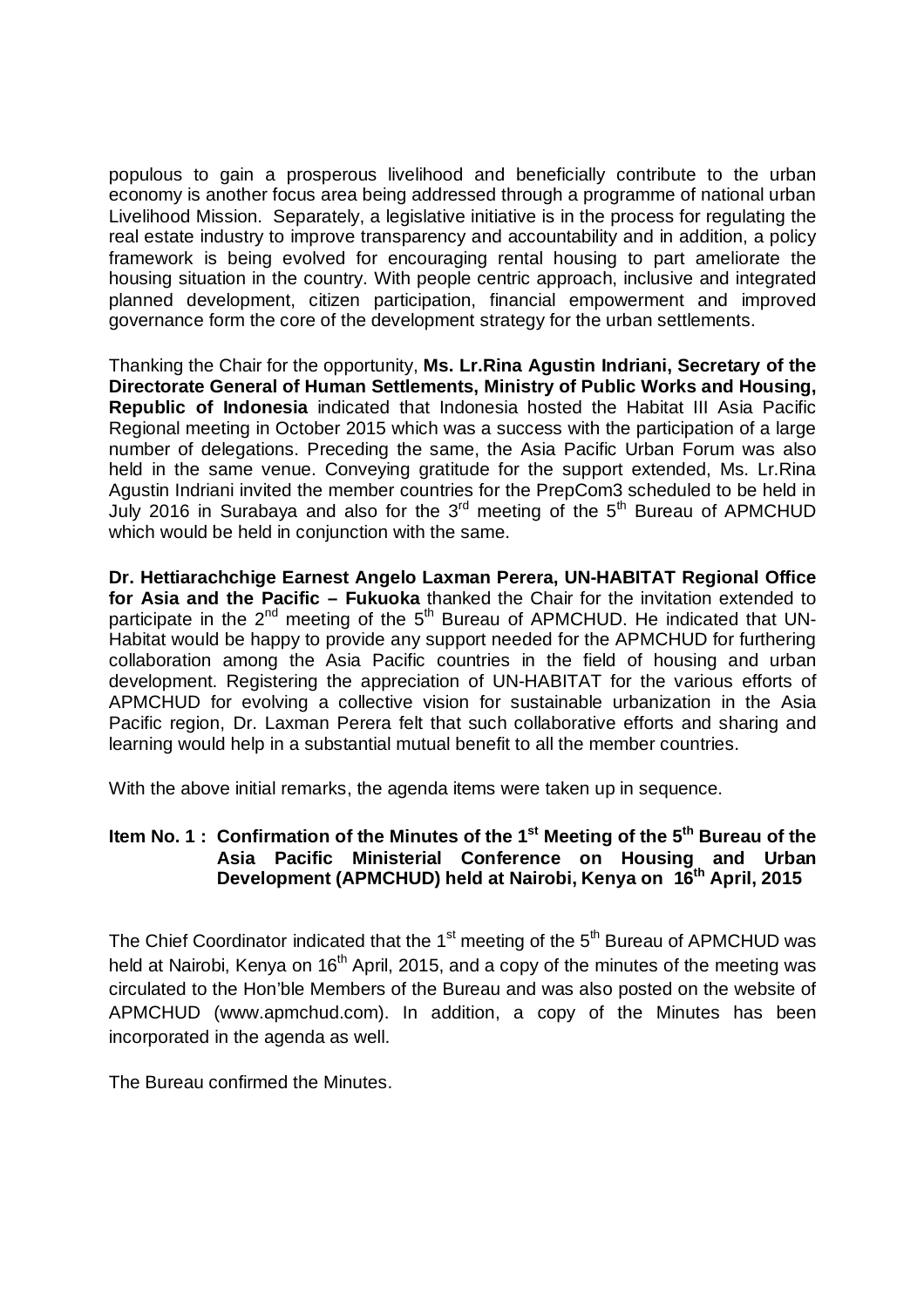# **Item No. 2 : Action Taken subsequent to the 1st Meeting of the 5th Bureau held on 16th April, 2015 at Nairobi, Kenya - Report by the Chief Coordinator**

A report on the actions taken on the decisions of the  $1<sup>st</sup>$  meeting of the  $5<sup>th</sup>$  Bureau held on 16<sup>th</sup> April, 2015 was presented by the Chief Coordinator. It was indicated that there were three decisions on which actions were to be taken relating to `Statement by the Chairperson of APMCHUD at the 25th Governing Council Meeting of UN-HABITAT during April 17-23, 2015', `coordination of holding of the 2nd meeting of the 5th Bureau by the Secretariat', and `working out a mechanism by which on specific themes, position papers could be formulated by the APMCHUD that could be presented during occasions such as UN-HABITAT meetings'. The Bureau noted the status as indicated in the agenda. In regard to the item on `working out a mechanism by which on specific themes, position papers could be formulated by the APMCHUD that could be presented during occasions such as UN-HABITAT meetings', the Chief Coordinator indicated that the Secretariat is interacting with H.E Ms Aminath Athifa, Hon'ble Minister of State, Ministry of Housing and Infrastructure, Republic of Maldives and the suggestions shall be taken for firming up further.

In view of the successful completion of the task requested by the Bureau from the Sub-Group in regard to finalization of the Statement by the Chairperson of APMCHUD at the 25<sup>th</sup> Governing Council Meeting of UN-HABITAT during April 17-23, 2015, the Bureau conveyed its appreciation to the members of the Sub-Group which included the Islamic Republic of Iran, Republic of Indonesia and Republic of Korea for their contribution in this regard.

## **Item No. 3 : Preparations for Habitat III – Sharing of Information by Republic of Indonesia on the Asia Pacific Regional Meeting hosted by UN-HABITAT and the Republic of Indonesia during 21-22nd October 2015 and way forward**

Sharing the information on the Asia Pacific Regional meeting hosted by UN-HABITAT and the Republic of Indonesia during 21-22<sup>nd</sup> October, 2015, Ms. Lr. Rina Agustin Indriani, Secretary of the Directorate General of Human Settlements, Ministry of Public Works and Housing, Republic of Indonesia indicated that the United Nations Conference on Housing and Sustainable Urban Development (Habitat III) will be convened in October 2016 to reinvigorate the global commitment to sustainable urbanization and to focus on evolving and implementation of a `new urban agenda'. A series of events as part of the preparatory activities is underway. The Republic of Indonesia has organized the Expert meeting for Asia Pacific countries on the preparation of national reports for Habitat III during November 25-26, 2014 and has also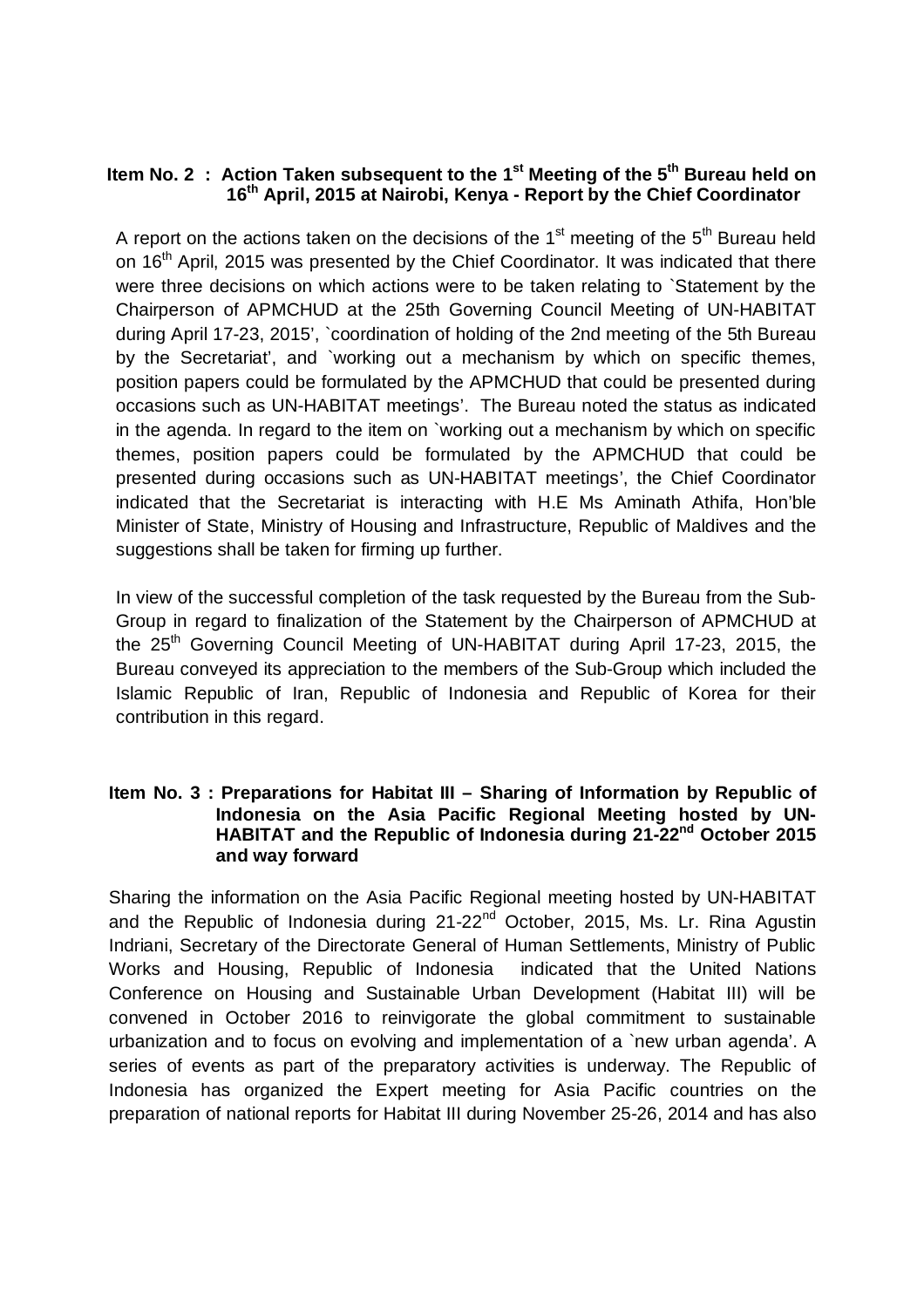organised the Habitat III Regional meeting of Asia-Pacific Countries in Jakarta during 21-22<sup>nd</sup> October 2015. The Third Prepcom Meeting of Habitat III is scheduled to be held in Surabaya in July 2016. Thanking the UN-HABITAT for this opportunity to host the event, Ms. Lr. Rina Agustin Indriani conveyed Indonesia's appreciation to all the Asia-Pacific countries for the co-operation extended for the successful conduct of the event. Ms. Lr. Rina Agustin Indriani further indicated that Republic of Indonesia looks forward to welcome all the countries for the PrepCom3 at Surabaya and specially all the Bureau member countries of APMCHUD for the 3<sup>rd</sup> meeting of the 5<sup>th</sup> Bureau already agreed to be hosted in conjunction with the PrepCom3 at Surabaya.

The Bureau registered its appreciation to the Republic of Indonesia and the UN-HABITAT for the successful conduct of the HABITAT-III Asia Pacific Regional meeting at Jakarta on  $21^{st}$  -  $22^{nd}$  October, 2015 and assured its continued support for the initiatives of Republic of Indonesia for its forthcoming events.

# **Item No. 4: Activities of the Working Groups – reports/Information by the Lead Countries of the 5 working groups**

The Chief Coordinator indicated that currently, APMCHUD has 5 working groups on critical issues, which are led by member countries voluntarily. This include WG 1: Urban and Rural Planning and management – Republic of India; WG 2: Upgrading of Slum and Informal Settlements – Islamic Republic of Iran; WG 3: Delivery of Basic Services – Democratic Socialist Republic of Sri Lanka and Republic of Maldives; WG 4: Financing Sustainable Housing – Republic of Korea, and WG 5: Urban Development with a focus on Natural and Climatic Change related Disasters – Republic of Indonesia.

The Chief Coordinator requested the lead countries to share any information on their activities, either now, or they may like to inform/communicate to the Secretariat at a later date, which would be shared with all the Hon'ble members.

Presenting its report on the activities of the **Working Group 1 on Urban and Rural Planning and Management, Republic of India** thanked the APMCHUD for permitting to act as the Lead country for the Working Group-I on Urban and Rural Planning and Management. Elaborating the activities of the Working Group it was indicated that the Ministry of Housing and Urban Poverty Alleviation, Government of India nominated a leading research and training Institution, the Human Settlement Management Institute (HSMI) of the Housing and Urban Development Corporation Limited (HUDCO), as the coordinating Institution for the activities of the Working Group. As part of the Working Group initiatives, a meeting of the Working Group on Urban and Rural Planning and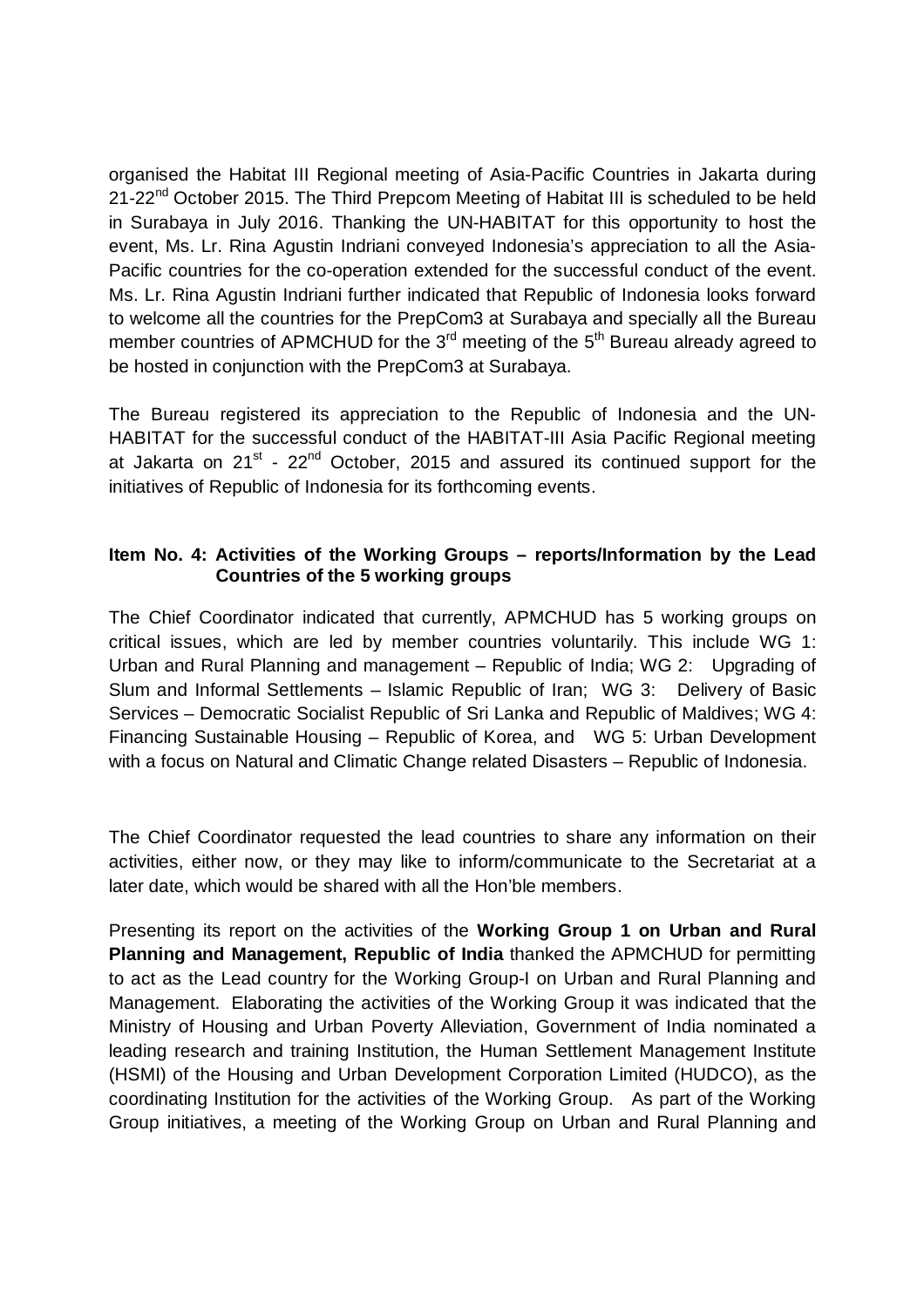Management, was organized in New Delhi on  $16 - 17<sup>th</sup>$  August, 2012. A total of 18 countries were represented and 6 countries deputed their urban and rural planning and management experts to personally participate. The discussions in the meeting were organized under five themes, namely (I) Approaches to Urban and Rural Planning and Management in Asia Pacific Region, (II) Inclusive Planning and Practices, (III) Urban-Rural Continuum - Imperatives of Integrated Planned Development, (IV) Land related issues in Urban and Rural Planning and Management, and (V) Tools, Technologies, and Capacity Building for Urban and Rural Planning and Management. The meeting with 25 presentations debated the related areas on the overall theme alongside showcasing the practices and successful experiments in different countries of the region. It was indicated that a copy of the final Report of the Working Group meeting was already shared with the Hon'ble members.

In addition, an international conference was organized by the Ministry of Housing and Urban Poverty Alleviation, Government of India in New Delhi in February 2013 on the theme of "Inclusive Urban Planning" which was attended by over 200 delegates including leading international urban planning and policy experts, representatives from South America, Africa, Asia, Europe and the United States, and outcomes of the Conference included - The Delhi Declaration and The State of Urban Poverty Report - 2013.

Further, as agreed by the Government of India to host a study tour for the member country delegations of best practices and major projects in India in the field of housing and urban development, a study tour was organized for the Asia Pacific member country delegations during  $5<sup>th</sup> - 9<sup>th</sup>$  April, 2013. A total of 13 delegates from four countries namely Afghanistan, Sri Lanka, Iraq and Yemen visited India. The study tour covered various projects covering slum improvement and rehabilitation, social housing, sanitation, basic infrastructure facilities, new town development initiative, transport projects like metros and expressways. Detailed discussions were held on major Government of India programmes besides interactions on dealing with provision of housing finance, building materials and technologies, research and training Institutions and their activities. Furthermore, the delegates were facilitated to interact with NGOs in the sanitation sector.

The report by Republic of India as the lead country of Working group I further elaborated that in the 24<sup>th</sup>Governing Council of UN-Habitat, held in April 2013, India and France moved a combined resolution (24/3) on "inclusive and sustainable urban planning and elaboration of international guidelines on urban and territorial planning" and urged UN-Habitat to promote responsible planning in Member States through capacity building and awareness raising among local governments along with public involvement focusing on the urban poor for creating healthier and sustainable cities.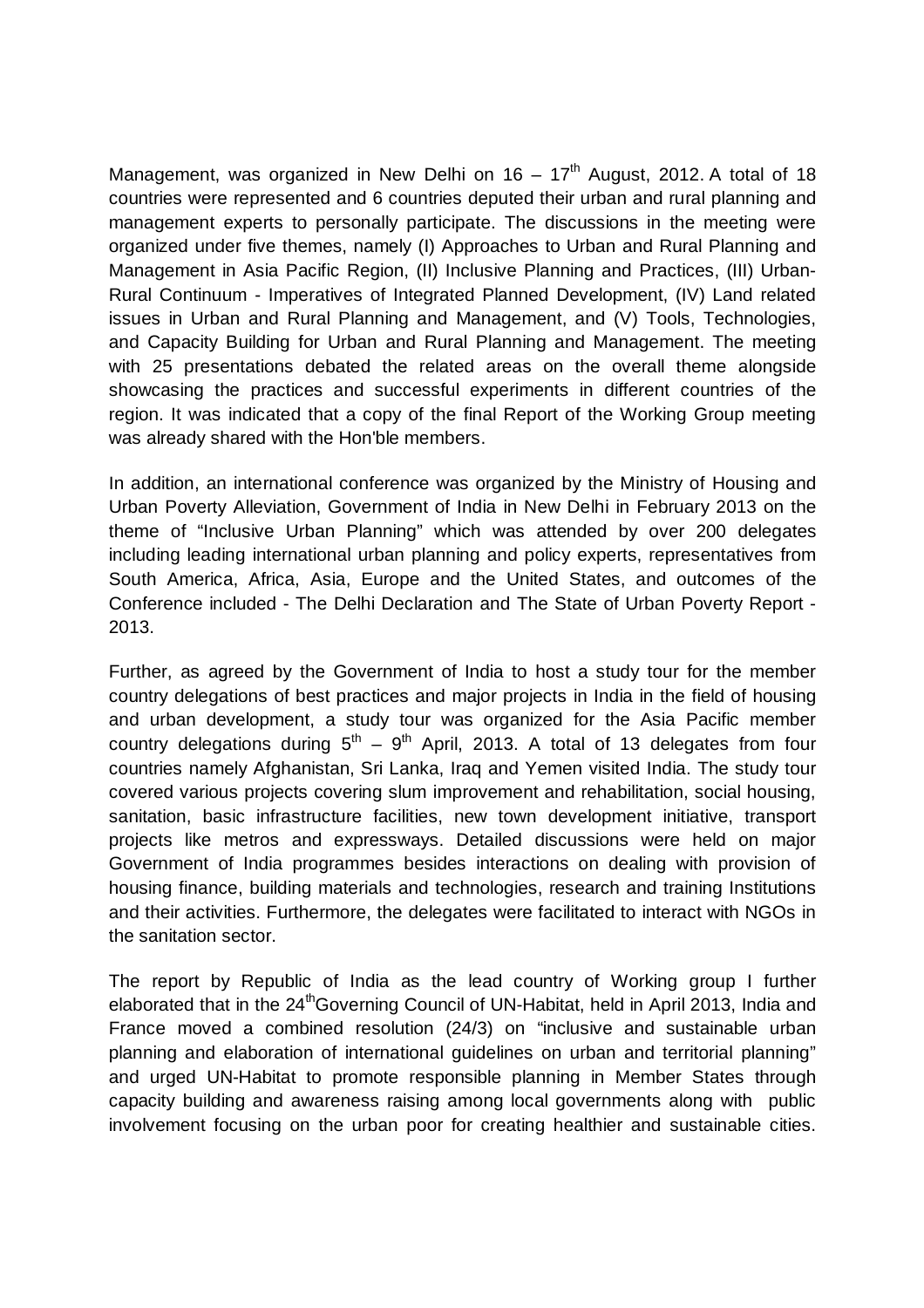The Governing Council asked UN-Habitat to develop, in consultation with the Committee of Permanent Representatives, international guidelines on urban and territorial planning and to present draft guidelines to the Governing Council for approval at its twenty-fifth session. Accordingly, the Draft Guidelines were prepared and shared in the 25<sup>th</sup> Governing Council of the UN Habitat, held in April 2015. Once adopted by the member states, these are expected to help them to promote an integrated approach to planning and building sustainable cities and urban settlements by supporting local authorities, increasing public awareness and enhancing participation of urban residents including the poor, in decision-making.

Republic of India indicated that India looks forward to more opportunities of such nature for collaboration and sharing of experiences in promoting sustainable housing and urban development in the region.

On the **activities of the Working Group II on Upgrading of Slum and Informal Settlements, the Lead country - Islamic Republic of Iran** reported that in addition to the already held 2 meetings of the working group, the  $3<sup>rd</sup>$  meeting was organized during  $29<sup>th</sup>$  November 2015 to 1<sup>st</sup> December 2015. The theme was `Slum Upgrading: Bridging the Gap between Policy and Practice'. Participated by countries such as India, Indonesia, Pakistan, Jordan, Thailand and South Korea, in addition to Iran and UN-HABITAT, the meeting focused on four major aspects relating to Upgrading of Slum and Informal Settlements covering (i) Best Practices Documentation, (ii) Slum identification indicators, (iii) Virtual Scientific Committee, and (iv) Slum upgrading Indicators. The meeting has evolved a Declaration enlisting its recommendations for wider application and adoption. The meeting also had presentations from the UN-HABITAT on its Participatory Slum Upgrading Programme (PSUP) highlighting to opportunities for availing support from UN-HABITAT for related initiatives by member countries. It was also indicated that efforts are being made to standardize formats as part of the Virtual Scientific Committee so as to document best practices on slum upgradation aspects. It was further indicated that Islamic Republic of Iran is also contributing to other Working Group activities by associating with working group on financing sustainable housing, by sharing its initiatives in regard to enabling access to affordable finance to lower income people. In respect of Working Group 5 as well, Iran has volunteered with documents on best practices in the disaster resistant urban development. The cooperation and contribution from all the member countries in the virtual scientific committee was solicited to make it effective and useful to all the member countries of the Asia-Pacific Region.

Thanking the member countries and delegations for the participation, Islamic Republic of Iran requested for continued support of the member countries for its efforts as part of the Working group.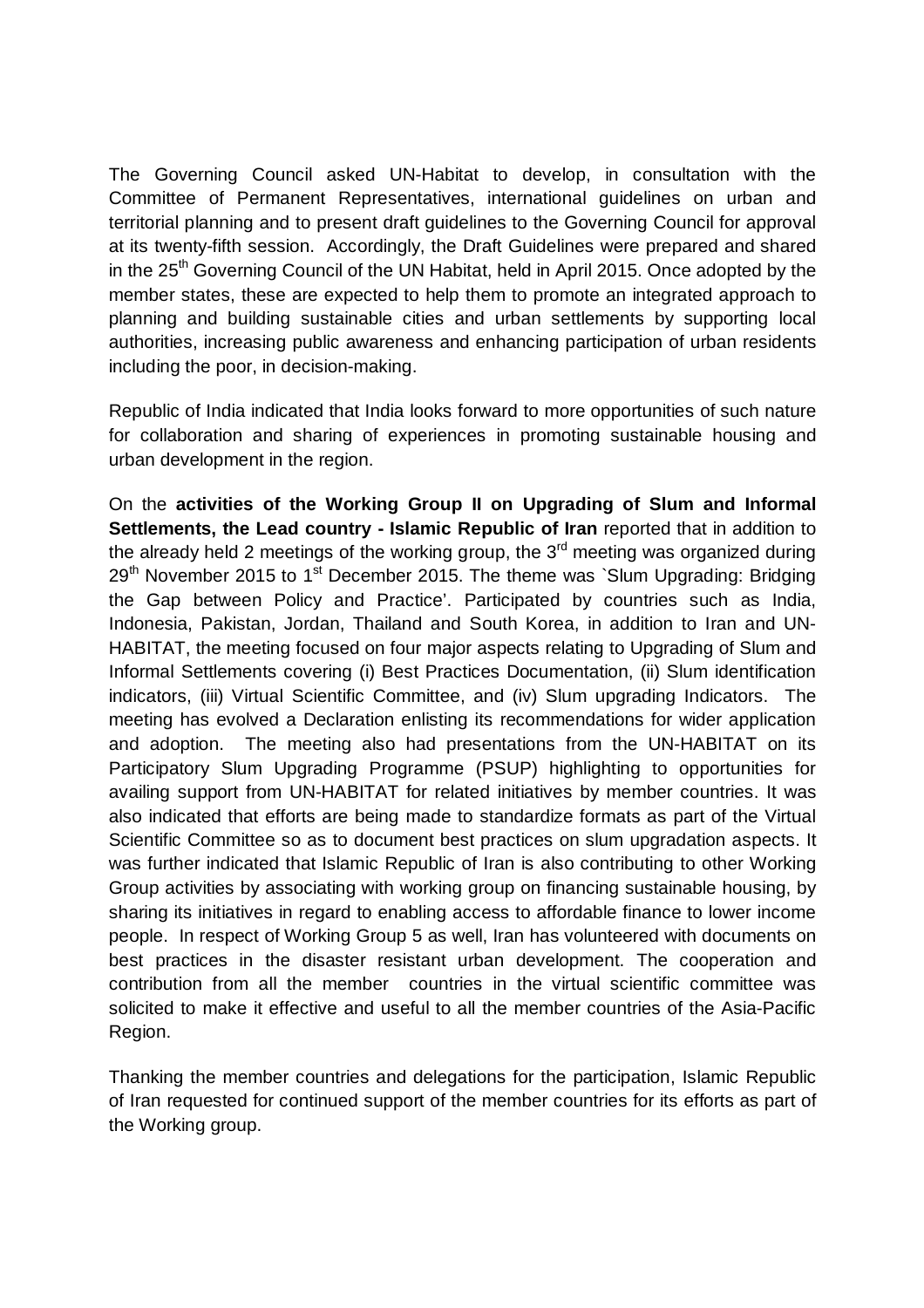Highlighting various initiatives of the **Working Group IV on Financing Sustainable Housing, the lead country – Republic of Korea** indicated that the Korea Housing and Urban Guarantee Corporation is coordinating a number of activities on this aspect. It was highlighted that there are 5 action areas identified as part of the Seoul Implementation Plan for the Working Group on Housing Finance for Equal Opportunity. This include (a) expand the rental housing supply capacity through pro-poor financial tools and public-private partnership, (b) enhance opportunities for low-income households and disadvantaged groups by ensuring access to financing solutions, (c) establish or improve financial systems including microfinance to increase homeownership among low-income households, (d) develop diverse financing models for urban regeneration to maintain sustainable urban development, and (e) share information on the best practices on housing finance in particular the advanced Korean system of housing finance. Detailing the efforts on each of these aspects, it was requested that that all member countries may share and contribute information for this working group.

Outlining the activities taken up as part of the **Working Group V : Urban Development with a focus on Natural and Climatic Change related Disasters – Republic of Indonesia** indicated that with the RECCUD coordinating the activities, a large number of initiatives have been taken up by Indonesia, which were periodically reported to the Bureau. In this regard, recently, Indonesia is forming clusters for disaster management, as part of which 8 clusters have already been formed. This would help in the availability of disaster rehabilitation help in a structured pattern which would be all the time available and accessible for the cluster formed. Under this overall programme, the Local Bodies are also required to set up similar emergency disaster initiatives. A team of 125 members trained in disaster management and emergency operations is kept in alert for meeting any emergency and eventuality. Efforts are on to formulate guidelines on how to develop cities that would be resilient to deal with and equipped with disaster protection measures. It was further indicated that a `National Action Plan for Mitigation & Adaptation to Climate Change' has been prepared by the Ministry of Forests, Government of Republic of Indonesia to guide all the Ministries.

The Bureau registered its appreciation on the actions taken by the Lead countries of the Working groups. The Chief Coordinator requested that the Lead countries may like to forward the relevant documents/information to the Secretariat, which would be shared with the Hon'ble members.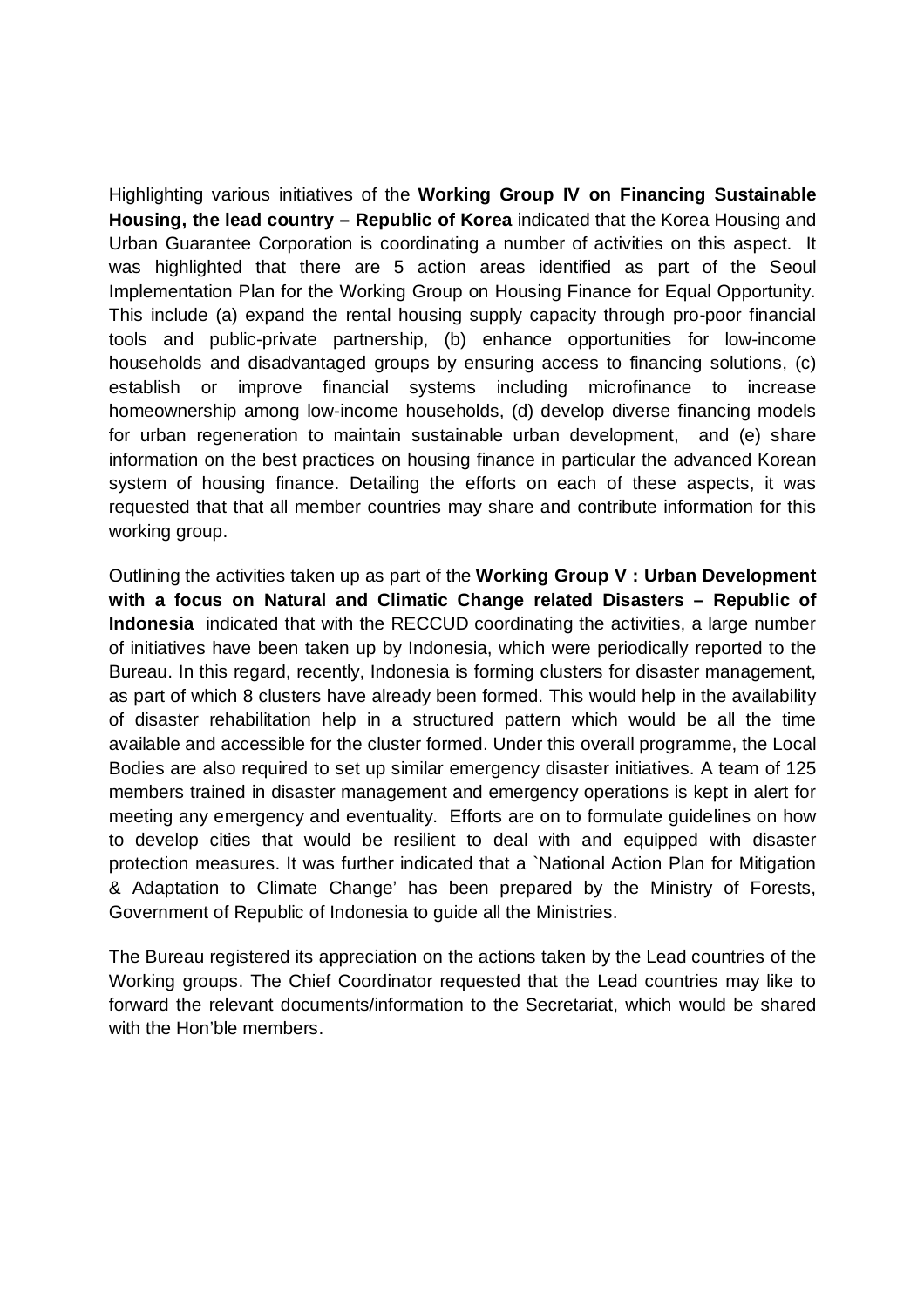## **Item No. 5: Information about the already approved agenda item relating to Organizational Issues - Resource base for APMCHUD – Status and way forward**

The item was presented by Mr.Kim Min Tae, Director of MoLIT, Republic of Korea. It was indicated that strengthening the Secretariat of the APMCHUD to undertake manifold activities in line with the emerging requirements has been one of the concerns of APMCHUD. Towards the same, various methods were discussed consistently since inception. India being the host country for the Secretariat has been playing a major role in sustaining the initiative of APMCHUD ever since its inception which was duly acknowledged in APMCHUD Declarations. The 4th Asia Pacific Ministerial Conference on Housing & Urban Development held at Hashemite Kingdom of Jordan on 10th December, 2012 adopted the following as part of the Amman Declaration: "Agree in principle to contribute a sum of US\$10,000 per member state annually to the budget of APMCHUD. However, member states are encouraged to contribute higher amounts. For those countries who agree may start contributing to the budget of APMCHUD. However, this resolution will be discussed further in the next APMCHUD conference in the Republic of Korea in 2014". The above was further considered in the  $5<sup>th</sup>$  Conference of APMCHUD at Seoul, Republic of Korea during  $3<sup>rd</sup> - 5<sup>th</sup>$  November, 2014, and the Conference resolved "to reiterate commitment to APMCHUD to strengthen the APMCHUD Secretariat, while encouraging member nations to contribute in line with the Amman Declaration". Mr. Kim indicated that as of now, indication has been received on the decision of the Republic of India to contribute a one-time amount of USD 50,000 and annual contribution of USD 10,000 for APMCHUD. No further indication in regard to contribution from any other member country has been received so far. With this position, it was requested that the Bureau may like to discuss the way forward in this regard.

**H.E Mr. Kim Jaejeong, Hon'ble Deputy Vice Minister for Housing Policy, Ministry of Land, Infrastructure and Transport (MoLIT), Republic of Korea** indicated that the issue is fundamental for the success of APMCHUD's efforts. In regard to the position of Republic of Korea H.E Mr. Kim Jaejeong explained that the importance of the issue is accepted, however the contribution is not reflected in the budget. Nevertheless, the Ministry of Land, Infrastructure and Transport (MoLIT), Republic of Korea will make proactive efforts for getting the allocation included this time.

After deliberations it was decided that the Chief Coordinator may write to all the member countries soliciting their cooperation in regard to contribution to the resource base for APMCHUD.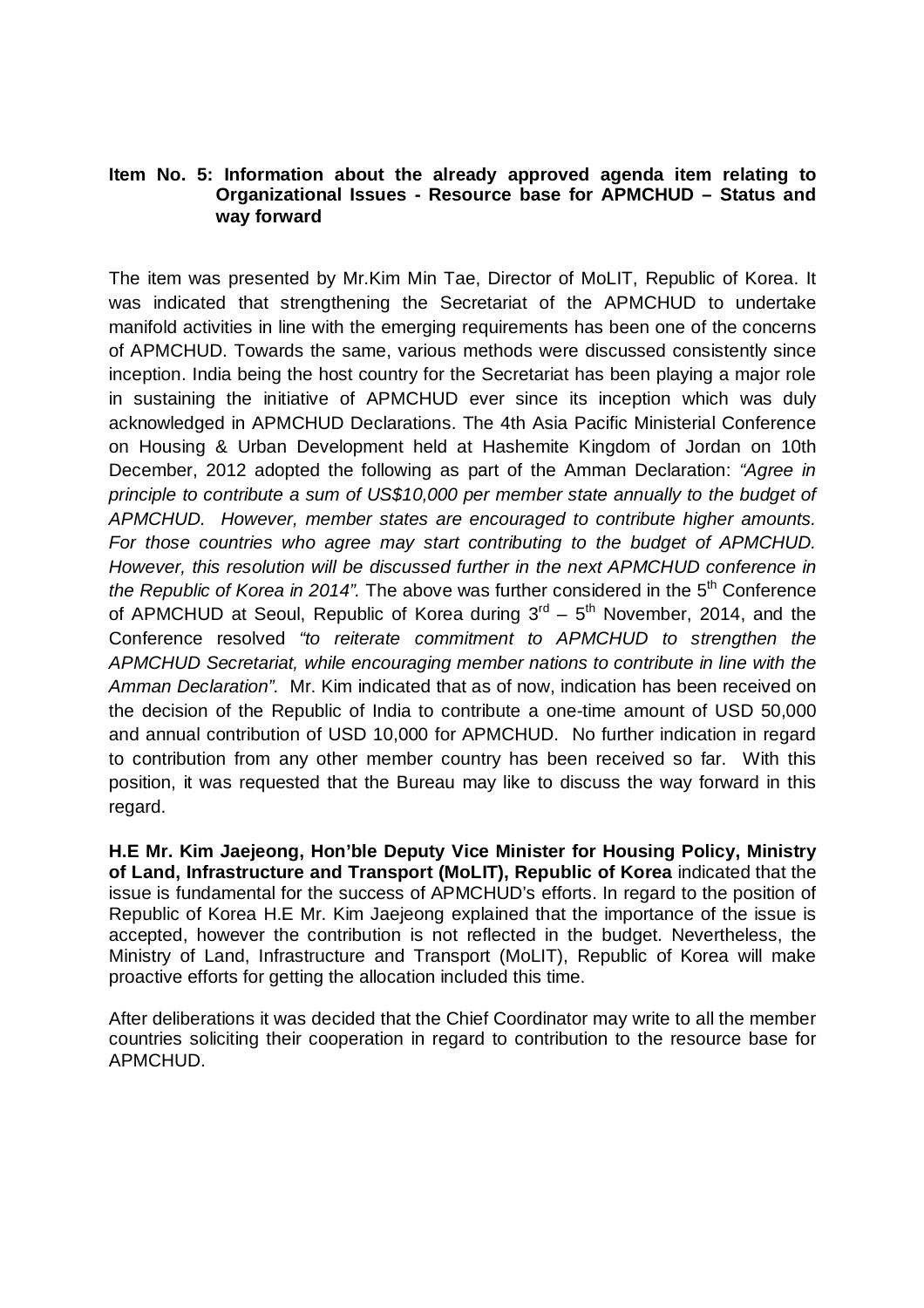# **Item No.6: Information/Report by the Host country of 6th APMCHUD - Republic of India on preparations for the 6th APMCHUD in 2016**

The Chief Coordinator requested the Hon'ble Members to recall that during the  $5<sup>th</sup>$ Conference of APMCHUD held at Seoul, Republic of Korea, the Republic of India had graciously offered to host the  $6<sup>th</sup>$  APMCHUD Conference in 2016, which was agreed by the Conference, and requested that the Republic of India may like to share any information on the preparations for the  $6<sup>th</sup>$  APMCHUD in 2016 at this stage.

In this regard, it was reported by Republic of India that India has begun the preliminary preparations for the Conference in 2016 to be held in New Delhi. It was indicated that in view of the Habitat III Conference scheduled in October 2016, the 6<sup>th</sup> APMCHUD event may be scheduled in the month of December 2016. It was further informed that India would share detailed information in the forthcoming meeting of the Bureau in July 2016. It was also requested that the Bureau members may provide any suggestion/views in regard to the organization of the 6<sup>th</sup> Conference of APMCHUD.

## **Item No. 7: Sharing of Information on Policies/Programmes/Innovative approaches/best practices in the field of Housing and Urban Development including Conferences/Seminars organized by the member countries of Asia Pacific Region – in the web-site of APMCHUD**

The Chief Coordinator indicated that the Secretariat of APMCHUD is maintaining a website (www.apmchud.com) which provides information on APMCHUD, various Conferences and Bureau meetings and also major forthcoming events of APMCHUD, UN-HABITAT etc in the habitat sector. He requested that towards making it more useful for the member countries, information on Policies/Programmes/Innovative approaches/best practices in the field of Housing and Urban Development including Conferences/Seminars organized by the member countries of Asia Pacific Region may be forwarded to the Secretariat, for posting on the web-site. The relevant web-site addresses may also be provided so that appropriate link could be incorporated in the APMCHUD web-pages. It would also be ideal if a nodal officer is nominated with whom the Secretariat may interact in this regard. The Chief Coordinator requested that the details may be forwarded to the Secretariat.

During the deliberations it was noted that one of the aspects highlighted during the 3<sup>rd</sup> meeting of the Regional Slum Upgradation work group was the virtual scientific committee that is attempting to establish a vibrant link among the member countries. It was further decided that all the member countries may be pursued for nominating a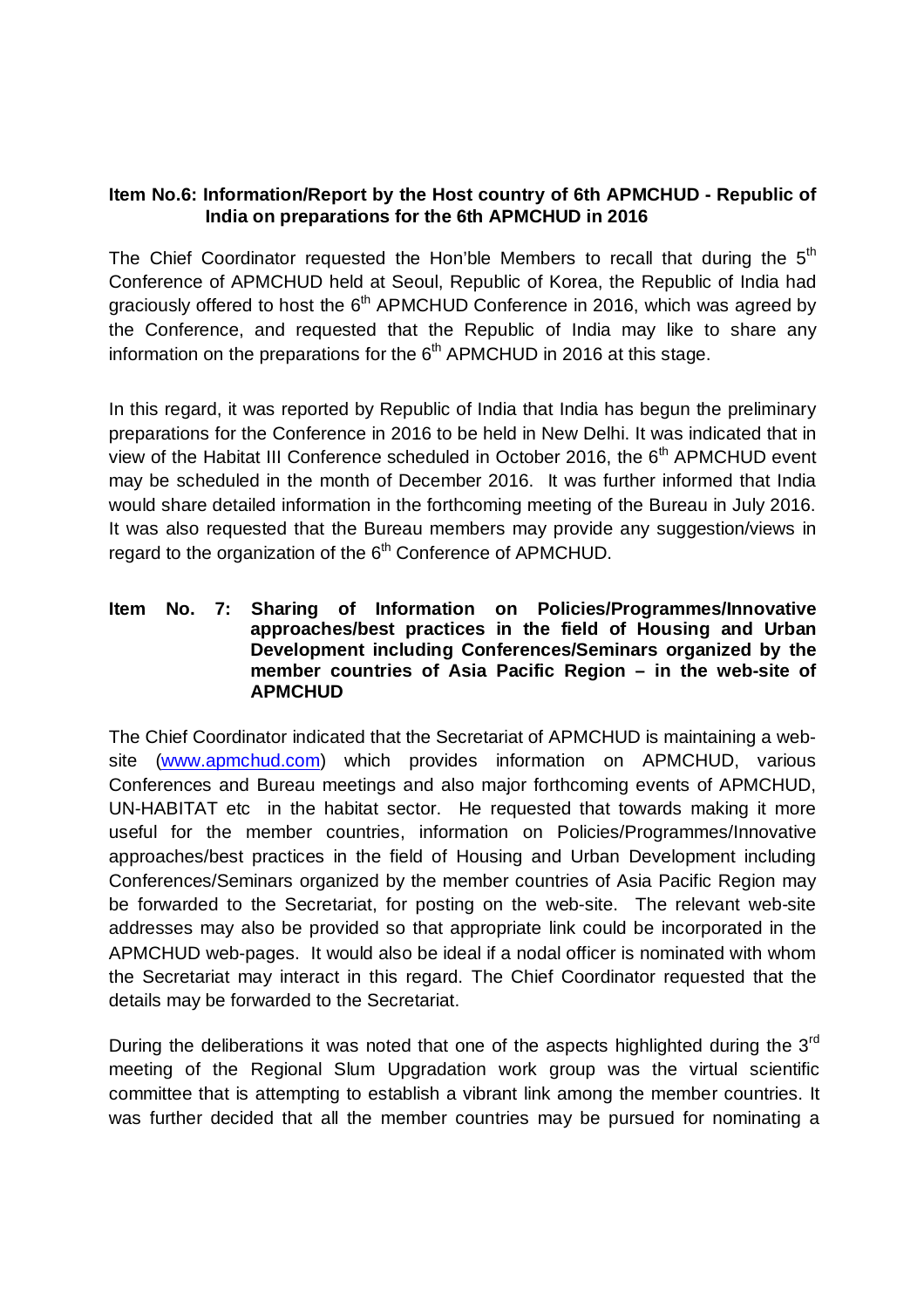nodal officer with whom the Secretariat may interact for obtaining information on various aspects that could be posted on the web-site.

Highlighting the advantages of an informative web-site, **Dr. Hettiarachchige Earnest Angelo Laxman Perera, UN-HABITAT** indicated that it would also be extremely useful for a meaningful dialogue among member nations through sharing of information on best practices and policies. He highlighted the usefulness of the APMCHUD web-site underscored by the virtual scientific committee session of the  $3<sup>rd</sup>$  meeting of the Regional Slum Upgrading working group for promoting successful interaction among the participants and organisers. In this regard, UN-HABITAT assured all cooperation and help by providing link/access to its information base. It was decided that member countries may forward details to the Secretariat for extensive dissemination to all the members through the web-site.

# **Item No. 8 : Any other item with the permission of the Chair.**

With the permission of the Chair, the following two items were taken up:

1) **Holding of the 4th Meeting of the 5th Bureau of APMCHUD in Quito, Ecuador during Habitat III event in October 2016:** As part of this item, Republic of Korea brought to the notice of the Hon'ble Members that the next meeting of the Bureau i.e  $3<sup>rd</sup>$  meeting of the Bureau has already been graciously offered to be hosted by the Republic of Indonesia in July 2016 along with the PrepCom3 meeting scheduled at Surabaya, and that the Secretariat would interact with the Republic of Indonesia to firm up the arrangements in this regard. Before holding the  $6<sup>th</sup>$ APMCHUD Conference in New Delhi in 2016, which as per the current indications would be possibly in the month of December 2016, one more Bureau meeting  $(4^{th})$  would have to be organised.

In this regard, the Republic of Korea highlighted that subsequent to the PrepCom3 event in Surabaya in July 2016 during which the 3<sup>rd</sup> meeting of the Bureau of APMCHUD will also be held, the Habitat III event is scheduled to be held in Quito, Ecuador in October 2016, which is expected to be attended by most member countries of the Bureau of APMCHUD as well. Accordingly, towards facilitating the Hon'ble members to participate in the  $4<sup>th</sup>$  meeting of the 5<sup>th</sup> Bureau, the Republic of Korea proposed that the 4<sup>th</sup> meeting of the 5<sup>th</sup> Bureau may be held in conjunction with the Habitat III event in Quito, Ecuador. The Bureau agreed to the proposal.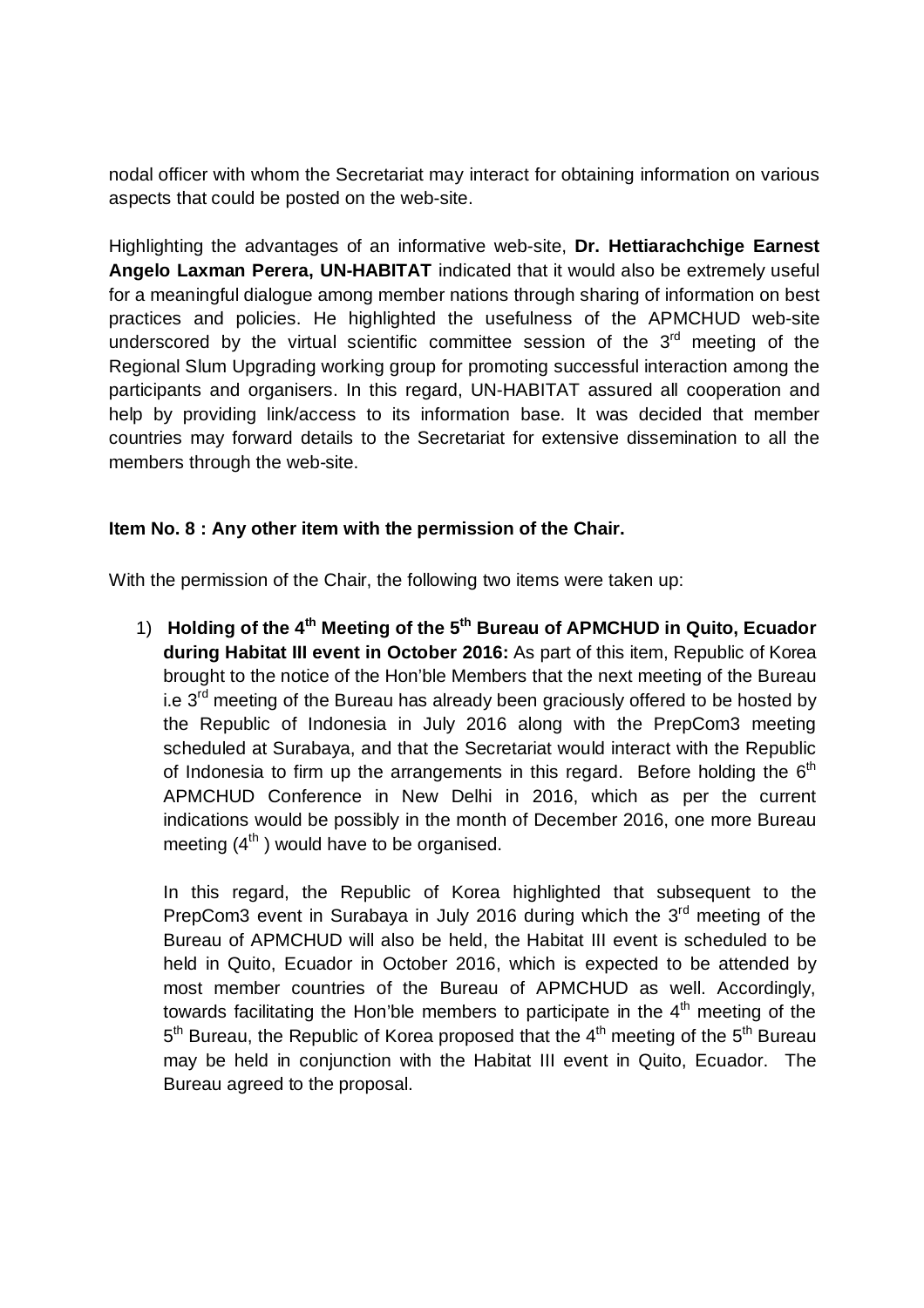In view of the same, it was decided that the APMCHUD Secretariat may interact with the UN-HABITAT Habitat-III Secretariat for facilitating venue for holding the 4<sup>th</sup> Bureau meeting at Quito, Ecuador during the Habitat III event. It was further decided that the UN-HABITAT Regional Office for Asia and the Pacific – Fukuoka may also be approached to extend all possible help to the Secretariat of APMCHUD to firm up the arrangement.

2) **New web-site id. for the 5th APMCHUD Conference held at Seoul in November 2014:** The Republic of Korea indicated that due to certain technical problems, the web-site id. earlier used for the Seoul Conference was to be changed, and the new id. is www.apmchud\_seoul.org and requested that the Hon'ble members may continue to access the web-site through the new id. for detailed information.

The meeting ended with a vote of thanks to the Chair.

\*\*\*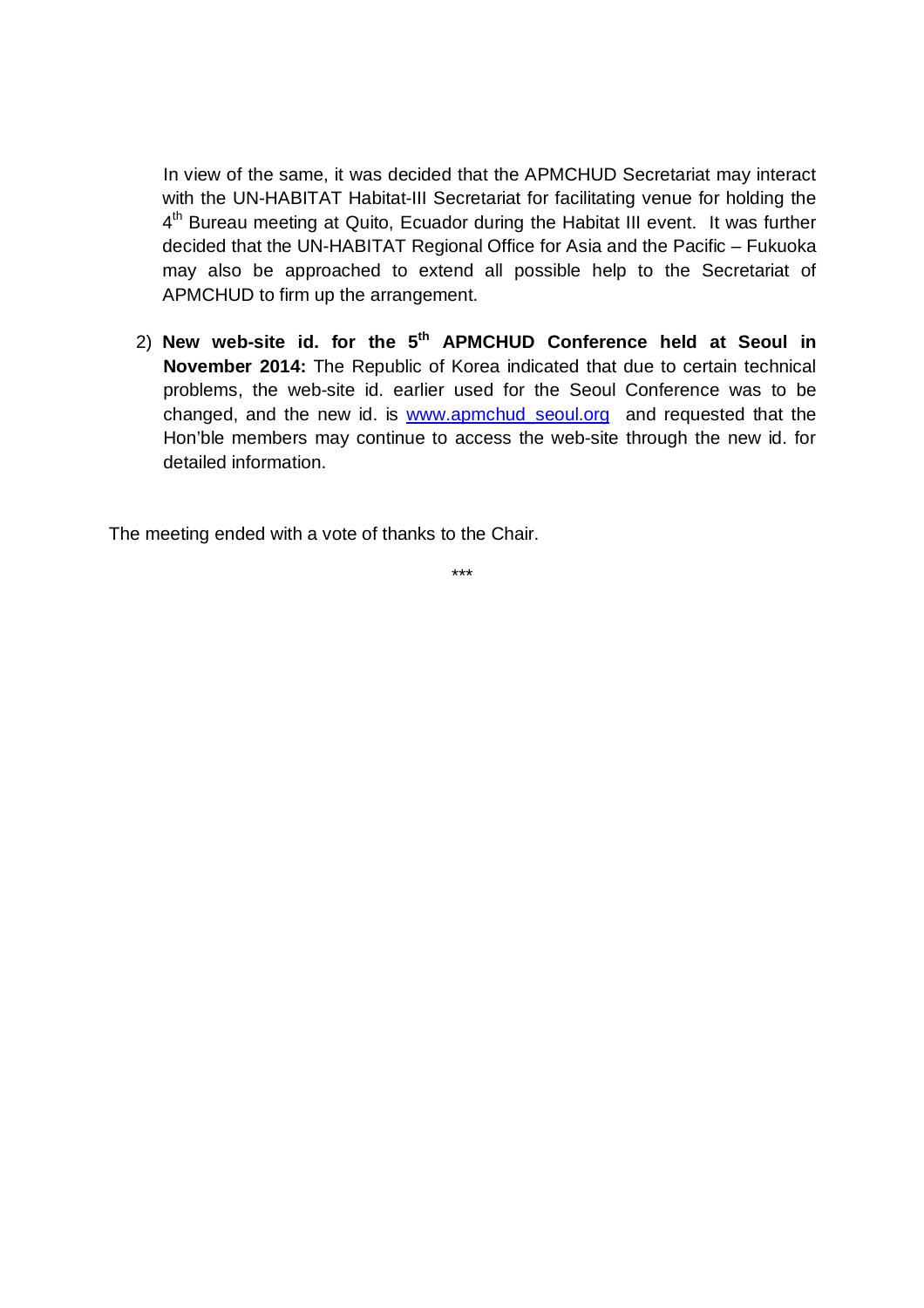# **2 nd Meeting of the 5th Bureau of the Asia Pacific Ministerial Conference on Housing and Urban Development (APMCHUD)**

**Date: December 1, 2015 (5.00 PM to 7.00 PM) Venue: Tehran, Islamic Republic of Iran** 

# **Members of delegations and distinguished Participants**

## **Heads of the Delegations**

## **Republic of Korea**

H.E Mr. Kim Jaejeong **In Chair** Hon'ble Deputy Vice Minister for Housing Policy, Ministry of Land, Infrastructure and Transport (MoLIT), **Islamic Republic of Iran** H.E Dr Mohammad Saeid Izadi, Hon'ble Deputy Minister & Managing Director, Urban Development and Revitalization organization

#### **Republic of Iraq**

H.E. Mr. Istabraq Iberaheem Al-Shouk, Senior Deputy Minister of Construction & Housing and Municipalities and Public Works & Head of the National HABITAT Committee in Iraq

#### **Hashemite Kingdom of Jordan**

H.E Mohammad Salem Al-Junaidi Faris, Director General of Public Works and Housing

## **Republic of India**

H.E Mr. Saurabh Kumar, Ambassador of India to Islamic Republic of Iran

#### **Republic of Indonesia**

Ms. Lr.Rina Agustin Indriani, Secretary of the Directorate General of Human Settlements, Ministry of Public Works and Housing,

#### **UN-Habitat**

Dr. Hettiarachchige Earnest Angelo Laxman Perera, UN-HABITAT Regional Office for Asia and the Pacific – Fukuoka

## **APMCHUD Secretariat**

Mr. Rajiv Ranjan Mishra Joint Secretary (Housing), Ministry of Housing and Urban Poverty Alleviation, Government of India & Chief Coordinator, APMCHUD